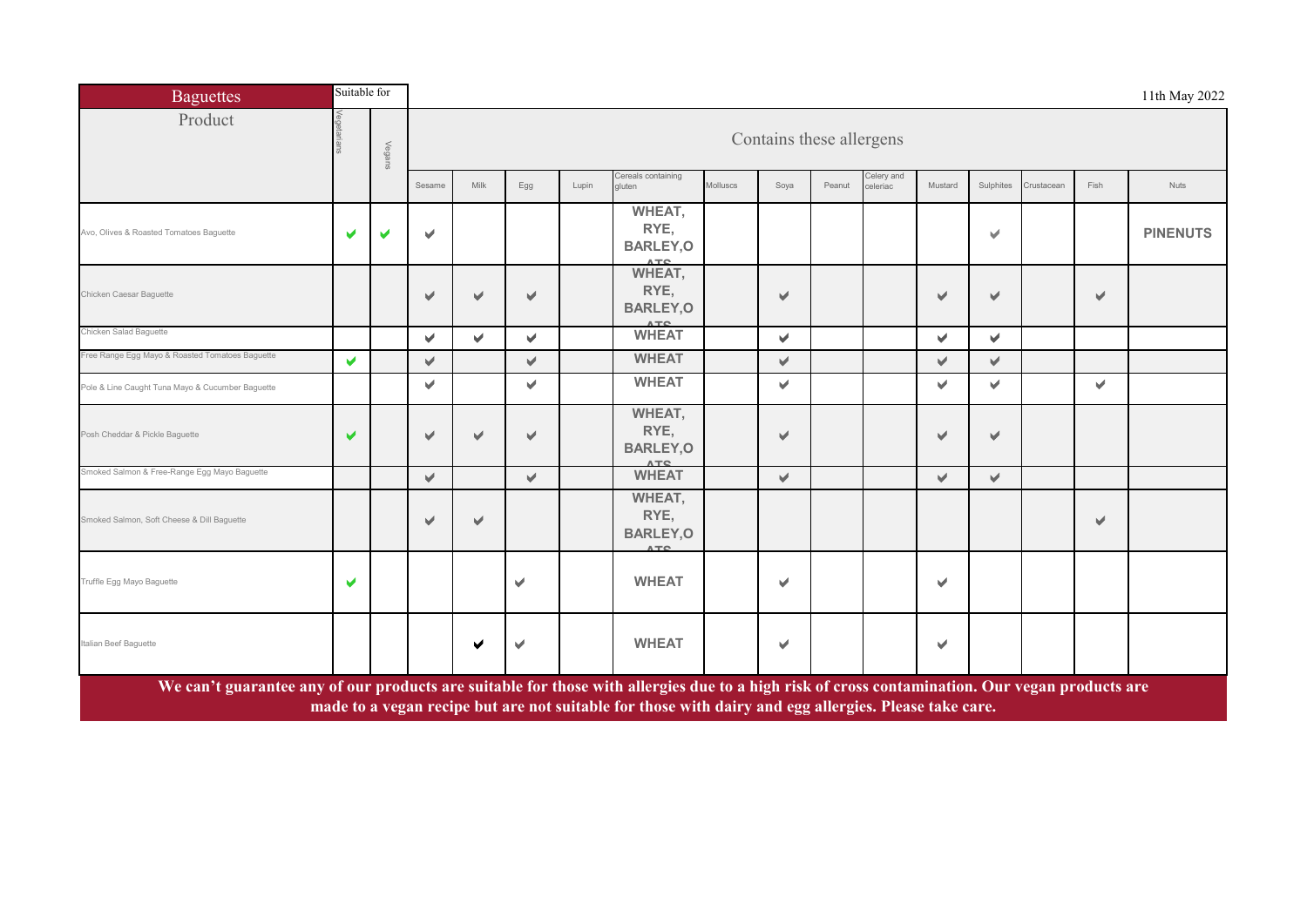| Pret Snacks                                                                                                                                                                                                                                             | Suitable for |            |        |      |     |       |                             |                 |      |                          |                        |         |           |            |      | 11th May 2022 V1 |
|---------------------------------------------------------------------------------------------------------------------------------------------------------------------------------------------------------------------------------------------------------|--------------|------------|--------|------|-----|-------|-----------------------------|-----------------|------|--------------------------|------------------------|---------|-----------|------------|------|------------------|
| Product                                                                                                                                                                                                                                                 |              | $\lt$<br>8 |        |      |     |       |                             |                 |      | Contains these allergens |                        |         |           |            |      |                  |
|                                                                                                                                                                                                                                                         |              |            | Sesame | Milk | Egg | Lupin | Cereals containir<br>gluten | <b>Molluscs</b> | Soya | Peanut                   | Celery and<br>celeriac | Mustard | Sulphites | Crustacear | Fish | Nuts             |
| Pret A Mango                                                                                                                                                                                                                                            | v            | м          |        |      |     |       |                             |                 |      |                          |                        |         |           |            |      |                  |
| Burts - Sea Salted                                                                                                                                                                                                                                      | v            | м          |        |      |     |       |                             |                 |      |                          |                        |         |           |            |      |                  |
| Burts - Mature Cheddar                                                                                                                                                                                                                                  | V            |            |        |      |     |       |                             |                 |      |                          |                        |         |           |            |      |                  |
| Burts - Sweet Chilli                                                                                                                                                                                                                                    | v            | м          |        |      |     |       |                             |                 |      |                          |                        |         |           |            |      |                  |
| HUNTERS-Salt and black pepper                                                                                                                                                                                                                           | v            | м          |        |      |     |       | v                           |                 |      |                          |                        |         |           |            |      |                  |
| We can't guarantee any of our products are suitable for those with allergies due to a high risk of cross contamination. Our vegan products are made to a vegan recipe but<br>are not suitable for those with dairy and egg allergies. Please take care. |              |            |        |      |     |       |                             |                 |      |                          |                        |         |           |            |      |                  |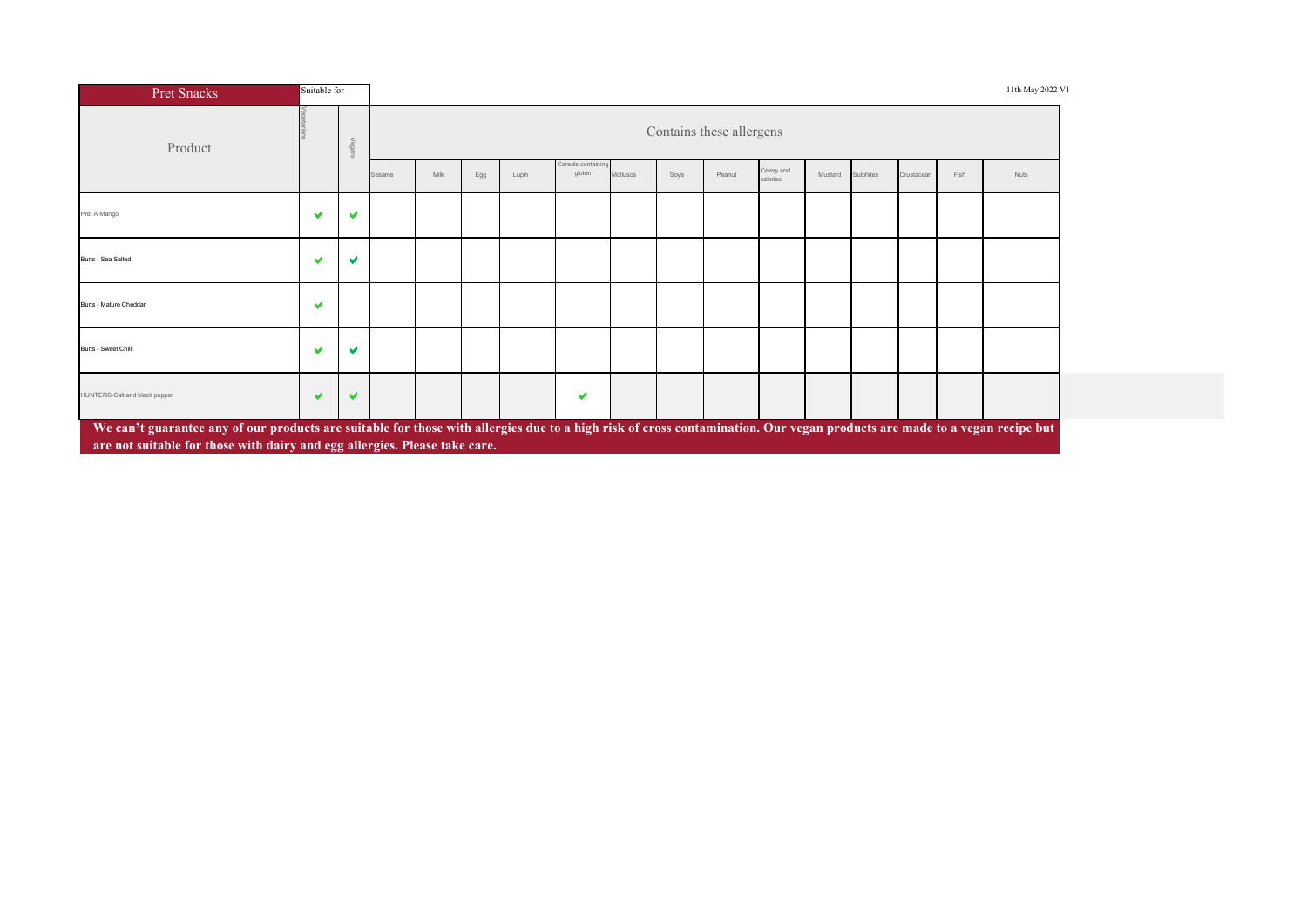| <b>Cold Drinks</b>                                                                                                                                                                                                                                      | Suitable for |                       |        |      |     |       |                           |          |      |                          |                        |         |           |            |      | 11th May 2022 V1 |  |
|---------------------------------------------------------------------------------------------------------------------------------------------------------------------------------------------------------------------------------------------------------|--------------|-----------------------|--------|------|-----|-------|---------------------------|----------|------|--------------------------|------------------------|---------|-----------|------------|------|------------------|--|
| Product                                                                                                                                                                                                                                                 |              | Vegans                |        |      |     |       |                           |          |      | Contains these allergens |                        |         |           |            |      |                  |  |
|                                                                                                                                                                                                                                                         |              |                       | Sesame | Milk | Egg | Lupin | ereals containi<br>gluten | Molluscs | Soya | Peanut                   | Celery and<br>celeriac | Mustard | Sulphites | Crustacean | Fish | Nuts             |  |
| Coconut Water                                                                                                                                                                                                                                           | V            | $\blacktriangledown$  |        |      |     |       |                           |          |      |                          |                        |         |           |            |      |                  |  |
| Easy Green                                                                                                                                                                                                                                              | V            |                       |        |      |     |       |                           |          |      |                          | v                      |         |           |            |      |                  |  |
| <b>Essential Green</b>                                                                                                                                                                                                                                  | V            | $\blacktriangledown$  |        |      |     |       |                           |          |      |                          | v.                     |         |           |            |      |                  |  |
| Essentially - Nourish Me                                                                                                                                                                                                                                | V            | $\blacktriangledown$  |        |      |     |       |                           |          |      |                          |                        |         |           |            |      |                  |  |
| Essentially - Hit Me                                                                                                                                                                                                                                    | V            | $\blacktriangleright$ | v      |      |     |       |                           |          |      |                          |                        |         |           |            |      |                  |  |
| Essentially - Wake Me                                                                                                                                                                                                                                   | V            | V                     |        |      |     |       |                           |          |      |                          |                        |         |           |            |      |                  |  |
| Nai's Jasmine White Tea                                                                                                                                                                                                                                 | V            | V                     |        |      |     |       |                           |          |      |                          |                        |         |           |            |      |                  |  |
| Nai's Hibiscus Flower Tea                                                                                                                                                                                                                               | V            | $\blacktriangledown$  |        |      |     |       |                           |          |      |                          |                        |         |           |            |      |                  |  |
| Nai's Morooccan Mint Tea                                                                                                                                                                                                                                | V            | V                     |        |      |     |       |                           |          |      |                          |                        |         |           |            |      |                  |  |
| Nai's Ginger Green Tea                                                                                                                                                                                                                                  | V            | V                     |        |      |     |       |                           |          |      |                          |                        |         |           |            |      |                  |  |
| Orange Juice - Cold Pressed                                                                                                                                                                                                                             | V            |                       |        |      |     |       |                           |          |      |                          |                        |         |           |            |      |                  |  |
| Pineapple Powwow                                                                                                                                                                                                                                        | V            |                       |        |      |     |       |                           |          |      |                          |                        |         |           |            |      |                  |  |
| Pink Lemonaid                                                                                                                                                                                                                                           | V            | V                     |        |      |     |       |                           |          |      |                          |                        |         |           |            |      |                  |  |
| <b>Blue Lemonaid</b>                                                                                                                                                                                                                                    | V            | v                     |        |      |     |       |                           |          |      |                          |                        |         |           |            |      |                  |  |
| <b>Black Lemonaid</b>                                                                                                                                                                                                                                   | V            | v                     |        |      |     |       |                           |          |      |                          |                        |         |           |            |      |                  |  |
| Pepsi                                                                                                                                                                                                                                                   | V            | V                     |        |      |     |       |                           |          |      |                          |                        |         |           |            |      |                  |  |
| Pepsi Light                                                                                                                                                                                                                                             | V            | V                     |        |      |     |       |                           |          |      |                          |                        |         |           |            |      |                  |  |
| Pomegranate Juice - Cold Pressed                                                                                                                                                                                                                        | V            | V                     |        |      |     |       |                           |          |      |                          |                        |         |           |            |      |                  |  |
| Root Reboot                                                                                                                                                                                                                                             |              |                       |        |      |     |       |                           |          |      |                          |                        |         |           |            |      |                  |  |
| San Pellegrino                                                                                                                                                                                                                                          | V            | v                     |        |      |     |       |                           |          |      |                          |                        |         |           |            |      |                  |  |
| Sunny Dayz                                                                                                                                                                                                                                              |              |                       |        |      |     |       |                           |          |      |                          |                        |         |           |            |      |                  |  |
| Aqua Morelli Still Water 500ml                                                                                                                                                                                                                          | V            | v                     |        |      |     |       |                           |          |      |                          |                        |         |           |            |      |                  |  |
| Aqua Morelli Still Water 1L                                                                                                                                                                                                                             | V            | $\blacktriangleright$ |        |      |     |       |                           |          |      |                          |                        |         |           |            |      |                  |  |
| We can't guarantee any of our products are suitable for those with allergies due to a high risk of cross contamination. Our vegan products are made to a vegan recipe but<br>are not suitable for those with dairy and egg allergies. Please take care. |              |                       |        |      |     |       |                           |          |      |                          |                        |         |           |            |      |                  |  |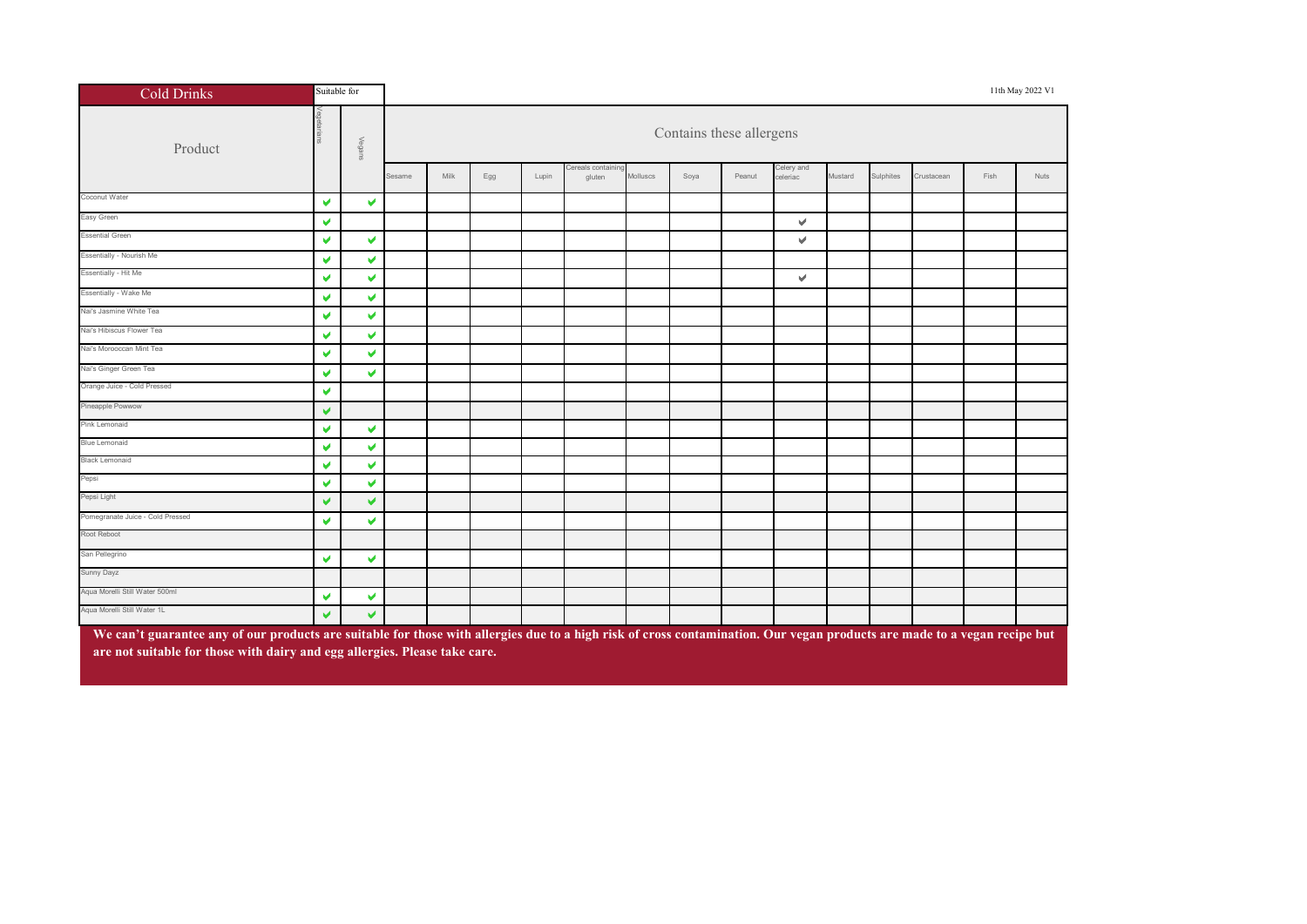| <b>Barista</b><br>Prepared<br><b>Drinks</b>                                                                                                                               | Suitable for          |                      |        |                      |     |       |                              |          |                          |        |                        |         |           |            |      | 11 May 2022 V1 |
|---------------------------------------------------------------------------------------------------------------------------------------------------------------------------|-----------------------|----------------------|--------|----------------------|-----|-------|------------------------------|----------|--------------------------|--------|------------------------|---------|-----------|------------|------|----------------|
| Product                                                                                                                                                                   |                       |                      |        |                      |     |       |                              |          | Contains these allergens |        |                        |         |           |            |      |                |
|                                                                                                                                                                           |                       |                      | Sesame | Milk                 | Egg | Lupin | Cereals containing<br>gluten | Molluscs | Soya                     | Peanut | Celery and<br>celeriac | Mustard | Sulphites | Crustacean | Fish | Nuts           |
| <b>Hot Chocolate</b>                                                                                                                                                      |                       |                      |        |                      |     |       |                              |          |                          |        |                        |         |           |            |      |                |
| Hot Chocolate                                                                                                                                                             | V                     |                      |        | $\blacktriangledown$ |     |       |                              |          |                          |        |                        |         |           |            |      |                |
| Hot Chocolate with Oat                                                                                                                                                    | V                     | $\blacktriangledown$ |        |                      |     |       |                              |          |                          |        |                        |         |           |            |      |                |
| Hot Chocolate with Rice-<br>Coconut                                                                                                                                       | V                     | $\blacktriangledown$ |        |                      |     |       |                              |          |                          |        |                        |         |           |            |      |                |
| Hot Chocolate (Soya)                                                                                                                                                      | $\checkmark$          | $\blacktriangledown$ |        |                      |     |       |                              |          | $\forall$                |        |                        |         |           |            |      |                |
| Syrups                                                                                                                                                                    |                       |                      |        |                      |     |       |                              |          |                          |        |                        |         |           |            |      |                |
| Caramel Shot                                                                                                                                                              | v                     | $\blacktriangledown$ |        |                      |     |       |                              |          |                          |        |                        |         |           |            |      |                |
| Vanilla Shot                                                                                                                                                              | V                     | V                    |        |                      |     |       |                              |          |                          |        |                        |         |           |            |      |                |
| Date Shot                                                                                                                                                                 | V                     | $\blacktriangledown$ |        |                      |     |       |                              |          |                          |        |                        |         |           |            |      |                |
| Smoothies                                                                                                                                                                 |                       |                      |        |                      |     |       |                              |          |                          |        |                        |         |           |            |      |                |
| Berry Blast                                                                                                                                                               | V                     | $\blacktriangledown$ |        |                      |     |       |                              |          |                          |        |                        |         |           |            |      |                |
| Strawberry & Banana<br>Smoothie                                                                                                                                           | V                     | $\blacktriangledown$ |        |                      |     |       |                              |          |                          |        |                        |         |           |            |      |                |
| Mango & Pineapple Fruit                                                                                                                                                   | V                     | $\blacktriangledown$ |        |                      |     |       |                              |          |                          |        |                        |         |           |            |      |                |
| Frappés                                                                                                                                                                   |                       |                      |        |                      |     |       |                              |          |                          |        |                        |         |           |            |      |                |
| Chocolate Frappe                                                                                                                                                          | V                     |                      |        | $\blacktriangledown$ |     |       |                              |          |                          |        |                        |         |           |            |      |                |
| Classic Frappe                                                                                                                                                            | $\blacktriangleright$ |                      |        | $\mathcal{A}$        |     |       |                              |          |                          |        |                        |         |           |            |      |                |
| Iced Drinks                                                                                                                                                               |                       |                      |        |                      |     |       |                              |          |                          |        |                        |         |           |            |      |                |
| Iced Black Americano                                                                                                                                                      | v                     | $\blacktriangledown$ |        |                      |     |       |                              |          |                          |        |                        |         |           |            |      |                |
| Iced Coconut Latte                                                                                                                                                        | V                     |                      |        |                      |     |       |                              |          |                          |        |                        |         |           |            |      |                |
| Iced Chai Latte                                                                                                                                                           | V                     |                      |        | $\mathcal{A}$        |     |       |                              |          |                          |        |                        |         |           |            |      |                |
| Iced Mocha                                                                                                                                                                | v                     |                      |        | $\mathcal{A}$        |     |       |                              |          |                          |        |                        |         |           |            |      |                |
| Iced Chocolate                                                                                                                                                            | V                     |                      |        | $\mathbf{v}$         |     |       |                              |          |                          |        |                        |         |           |            |      |                |
| Iced White Americano                                                                                                                                                      | V                     |                      |        | $\mathcal{A}$        |     |       |                              |          |                          |        |                        |         |           |            |      |                |
| Iced Latte                                                                                                                                                                | V                     |                      |        | $\mathbf{v}$         |     |       |                              |          |                          |        |                        |         |           |            |      |                |
| Powder                                                                                                                                                                    |                       |                      |        |                      |     |       |                              |          |                          |        |                        |         |           |            |      |                |
| Brown Sugar                                                                                                                                                               | V                     | $\blacktriangledown$ |        |                      |     |       |                              |          |                          |        |                        |         |           |            |      |                |
| We can't guarantee any of our products are suitable for those with allergies due to a high risk of cross contamination. Our vegan products are made to a vegan recipe but |                       |                      |        |                      |     |       |                              |          |                          |        |                        |         |           |            |      |                |

**are not suitable for those with dairy and egg allergies. Please take care.**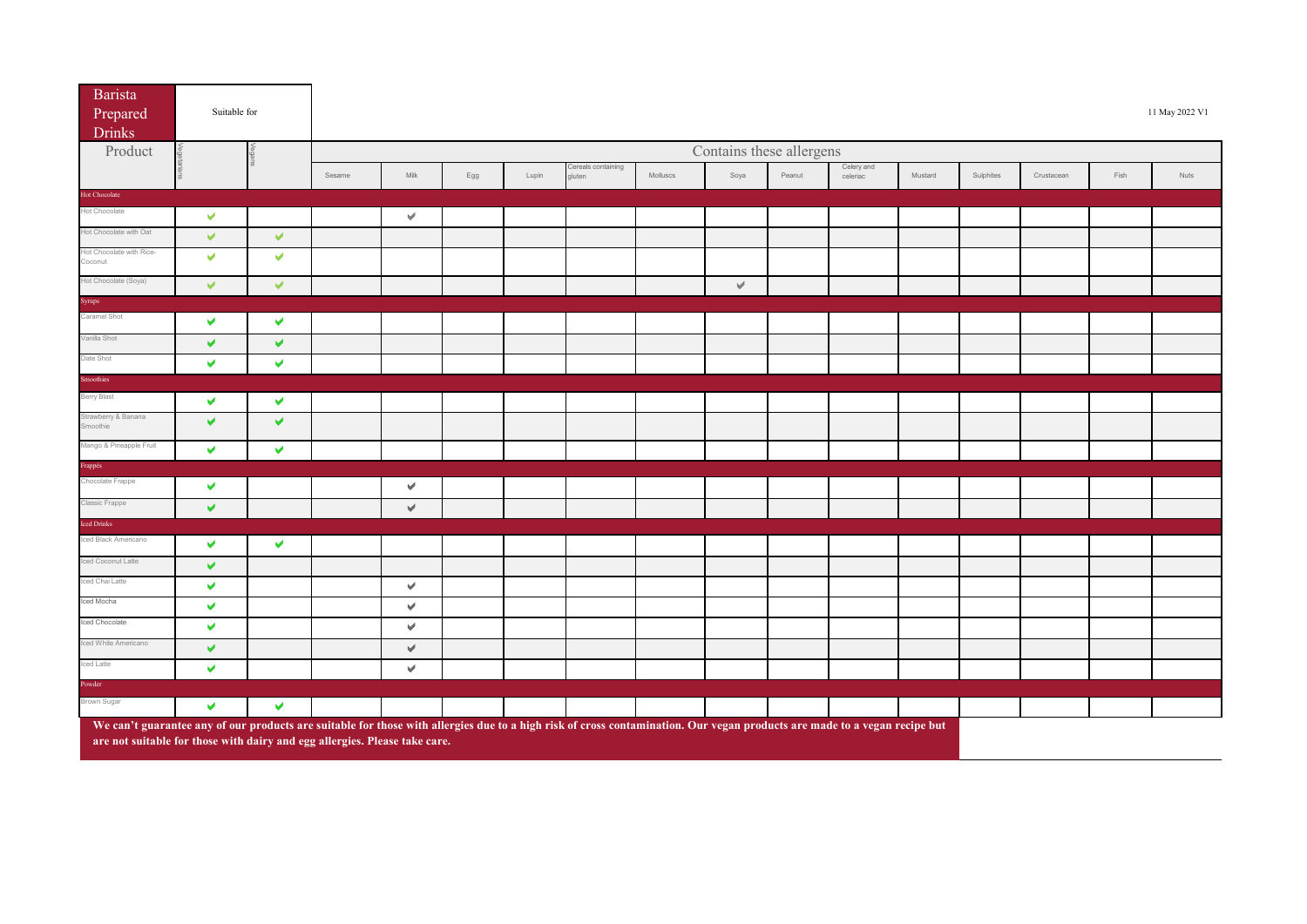| <b>Breakfast</b>                                                                                                                                       | Suitable for          |        |        |           |     |       |                                                                                               |          |                          |        |                        |         |           |            |      | 11th May 2022 v1                             |
|--------------------------------------------------------------------------------------------------------------------------------------------------------|-----------------------|--------|--------|-----------|-----|-------|-----------------------------------------------------------------------------------------------|----------|--------------------------|--------|------------------------|---------|-----------|------------|------|----------------------------------------------|
| Product                                                                                                                                                |                       | Vegans |        |           |     |       |                                                                                               |          | Contains these allergens |        |                        |         |           |            |      |                                              |
|                                                                                                                                                        |                       |        | Sesame | Milk      | Egg | Lupin | Cereals<br>containing                                                                         | Molluscs | Soya                     | Peanut | Celery and<br>celeriac | Mustard | Sulphites | Crustacean | Fish | <b>Nuts</b>                                  |
| <b>Almond Croissant</b>                                                                                                                                | V                     |        |        | V         | v   |       | <b>WHEAT</b>                                                                                  |          |                          |        |                        |         |           |            |      | <b>ALMOND</b>                                |
| Banana & Honey Breakfast Bowl                                                                                                                          | ✔                     |        |        | V         |     |       | <b>OAT</b>                                                                                    |          |                          |        |                        |         |           |            |      | CASHEW,<br><b>PECAN</b>                      |
| <b>Bircher Muesli</b>                                                                                                                                  | V                     |        |        | V         |     |       | <b>OAT</b>                                                                                    |          |                          |        |                        |         |           |            |      | PISTACHIO,<br><b>CASHEW,</b><br><b>PECAN</b> |
| Berry Yoghurt Parfait                                                                                                                                  | ✔                     |        |        | $\forall$ |     |       | <b>OAT</b>                                                                                    |          |                          |        |                        |         |           |            |      | CASHEW,<br><b>PECAN</b>                      |
| Fresh Fruit Yoghut and Granola                                                                                                                         | v                     |        |        | V         |     |       | <b>OAT</b>                                                                                    |          |                          |        |                        |         |           |            |      | <b>CASHEW,</b><br><b>PECAN</b>               |
| Sunshine Parfait                                                                                                                                       | V                     |        |        | $\forall$ |     |       |                                                                                               |          |                          |        |                        |         |           |            |      |                                              |
| Very Berry Croissant                                                                                                                                   |                       | V      |        |           |     |       | <b>WHEAT</b>                                                                                  |          |                          |        |                        |         |           |            |      |                                              |
| Chocolate Croissant                                                                                                                                    | V                     |        |        | V         | v.  |       | <b>WHEAT</b>                                                                                  |          | v.                       |        |                        |         |           |            |      |                                              |
| Zataar Croissant                                                                                                                                       | V                     |        | v      | ✓         | v   |       | <b>WHEAT</b>                                                                                  |          | v                        |        |                        | v       | v         |            |      | ALMOND,<br><b>WALNUT</b>                     |
| Five Berry Breakfast Bowl                                                                                                                              | $\blacktriangleright$ |        |        | V         |     |       | <b>OAT</b>                                                                                    |          |                          |        |                        |         |           |            |      | <b>CASHEW,</b><br><b>PECAN</b>               |
| French Butter Croissant                                                                                                                                | v                     |        |        | V         | v.  |       | <b>WHEAT</b>                                                                                  |          |                          |        |                        |         |           |            |      |                                              |
| We can't guarantee any of our products are suitable for those with allergies due to a high risk of cross contamination. Our vegan products are made to |                       |        |        |           |     |       | a vegan recipe but are not suitable for those with dairy and egg allergies. Please take care. |          |                          |        |                        |         |           |            |      |                                              |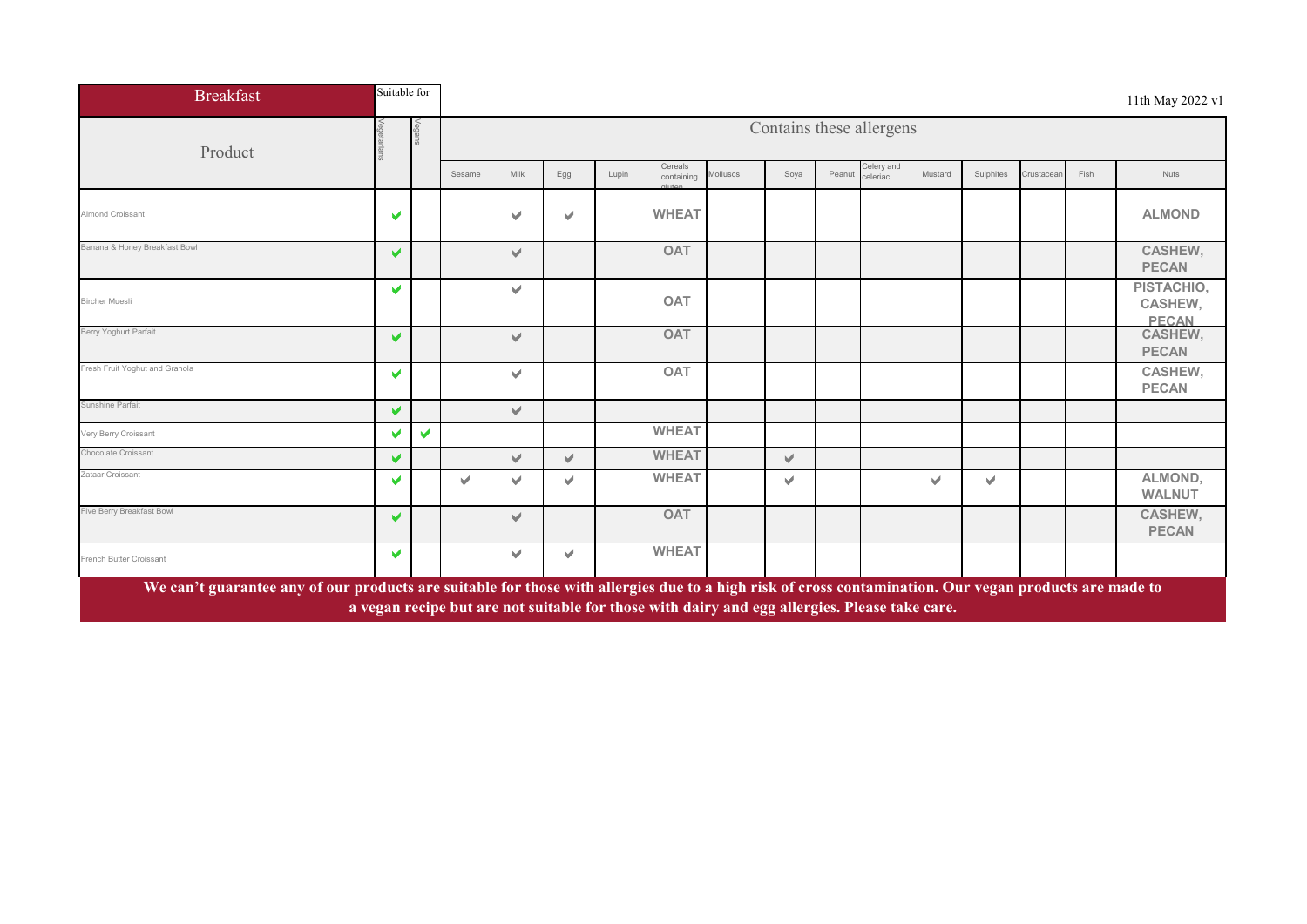| <b>Breakfast</b>                                                                                                                                       |   | Suitable for |                                                   |      |     |       |                                                                                               |          |      |        |          |         |           |            |      | 11th May 2022 v1 |
|--------------------------------------------------------------------------------------------------------------------------------------------------------|---|--------------|---------------------------------------------------|------|-----|-------|-----------------------------------------------------------------------------------------------|----------|------|--------|----------|---------|-----------|------------|------|------------------|
| Product                                                                                                                                                |   |              | Contains these allergens<br>Cereals<br>Celery and |      |     |       |                                                                                               |          |      |        |          |         |           |            |      |                  |
|                                                                                                                                                        |   |              | Sesame                                            | Milk | Egg | Lupin | containing<br>dluten                                                                          | Molluscs | Soya | Peanut | celeriac | Mustard | Sulphites | Crustacean | Fish | <b>Nuts</b>      |
| Mozzarella & Tomato Croissant                                                                                                                          | v |              |                                                   | v    |     |       | <b>WHEAT</b>                                                                                  |          |      |        |          |         |           |            |      |                  |
| Pain au Raisin                                                                                                                                         | v |              |                                                   | v    |     |       | <b>WHEAT</b>                                                                                  |          | v    |        |          |         |           |            |      |                  |
| Pret's Veggie Brioche                                                                                                                                  | v |              |                                                   | v    |     |       | <b>WHEAT</b>                                                                                  |          |      |        |          |         |           |            |      |                  |
| Turkey Bacon & Egg Brioche                                                                                                                             |   |              |                                                   | ✔    |     |       | <b>WHEAT</b>                                                                                  |          |      |        |          |         |           |            |      |                  |
| Chicken Sausage and Egg Brioche                                                                                                                        |   |              |                                                   | м    |     |       | <b>WHEAT</b>                                                                                  |          |      |        |          |         |           |            |      |                  |
| We can't guarantee any of our products are suitable for those with allergies due to a high risk of cross contamination. Our vegan products are made to |   |              |                                                   |      |     |       | a vegan recipe but are not suitable for those with dairy and egg allergies. Please take care. |          |      |        |          |         |           |            |      |                  |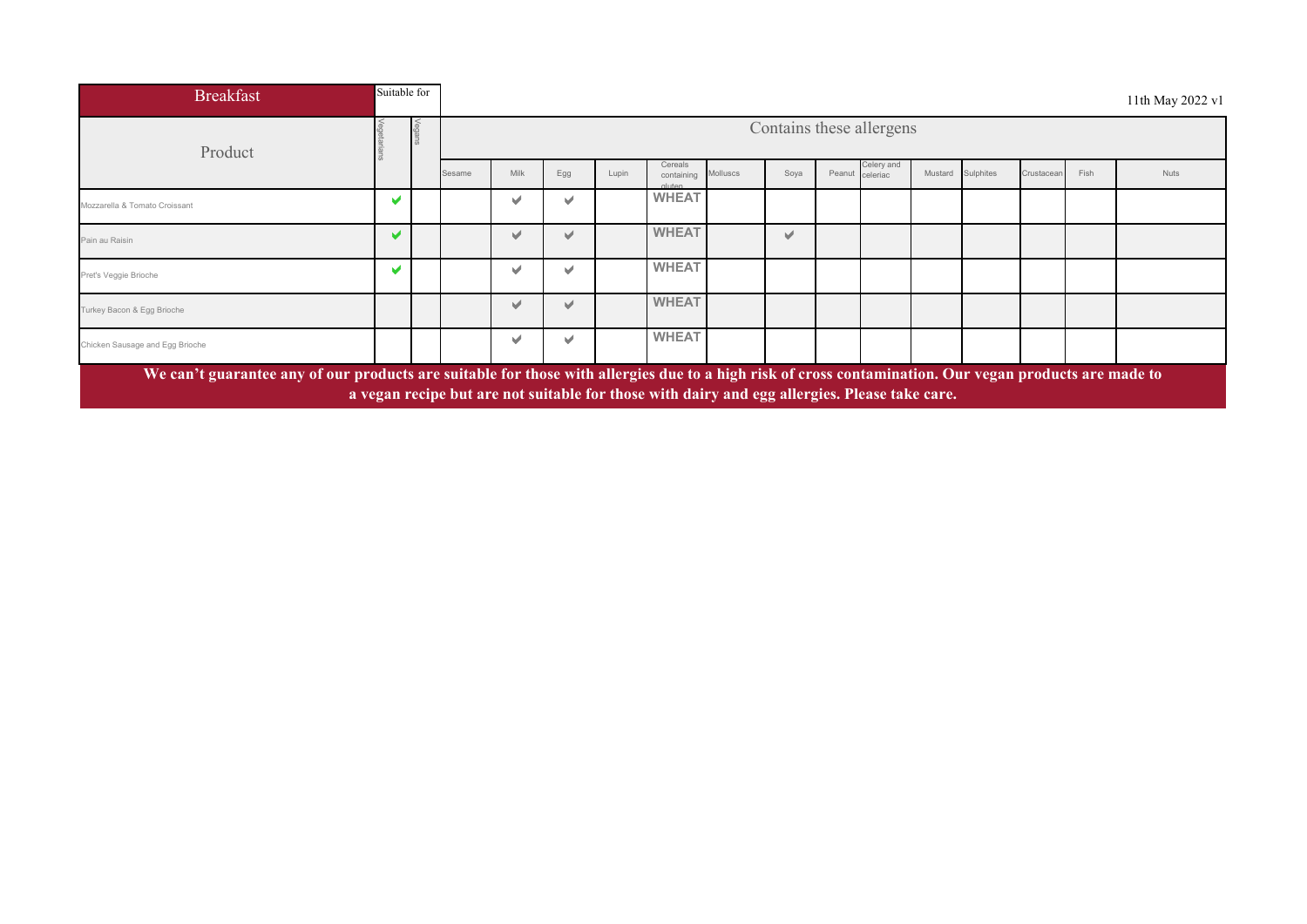| Fruit                                                                                                                                                                                                                                                   | Suitable for          |   |                                                                                                                                                             |  |  |  |  |  |                          |  |  |  |  |  | 11th May 2022 v1 |             |  |
|---------------------------------------------------------------------------------------------------------------------------------------------------------------------------------------------------------------------------------------------------------|-----------------------|---|-------------------------------------------------------------------------------------------------------------------------------------------------------------|--|--|--|--|--|--------------------------|--|--|--|--|--|------------------|-------------|--|
| Product                                                                                                                                                                                                                                                 |                       |   |                                                                                                                                                             |  |  |  |  |  | Contains these allergens |  |  |  |  |  |                  |             |  |
|                                                                                                                                                                                                                                                         |                       |   | Celery and<br>Cereals<br>Peanut celeriac<br>Sulphites<br>Milk<br>Egg<br>Lupin<br>Soya<br>Molluscs<br>Crustacean<br>Mustard<br>Sesame<br>containing<br>duten |  |  |  |  |  |                          |  |  |  |  |  |                  | <b>Nuts</b> |  |
| Banana                                                                                                                                                                                                                                                  |                       |   |                                                                                                                                                             |  |  |  |  |  |                          |  |  |  |  |  |                  |             |  |
| Apple                                                                                                                                                                                                                                                   |                       |   |                                                                                                                                                             |  |  |  |  |  |                          |  |  |  |  |  |                  |             |  |
| Mango & Lime                                                                                                                                                                                                                                            | $\blacktriangleright$ |   |                                                                                                                                                             |  |  |  |  |  |                          |  |  |  |  |  |                  |             |  |
| Superfruit Salad                                                                                                                                                                                                                                        | M                     | M |                                                                                                                                                             |  |  |  |  |  |                          |  |  |  |  |  |                  |             |  |
| Melon Pot                                                                                                                                                                                                                                               |                       |   |                                                                                                                                                             |  |  |  |  |  |                          |  |  |  |  |  |                  |             |  |
| Pomegrenate Pot                                                                                                                                                                                                                                         | M                     |   |                                                                                                                                                             |  |  |  |  |  |                          |  |  |  |  |  |                  |             |  |
| We can't guarantee any of our products are suitable for those with allergies due to a high risk of cross contamination. Our vegan<br>products are made to a vegan recipe but are not suitable for those with dairy and egg allergies. Please take care. |                       |   |                                                                                                                                                             |  |  |  |  |  |                          |  |  |  |  |  |                  |             |  |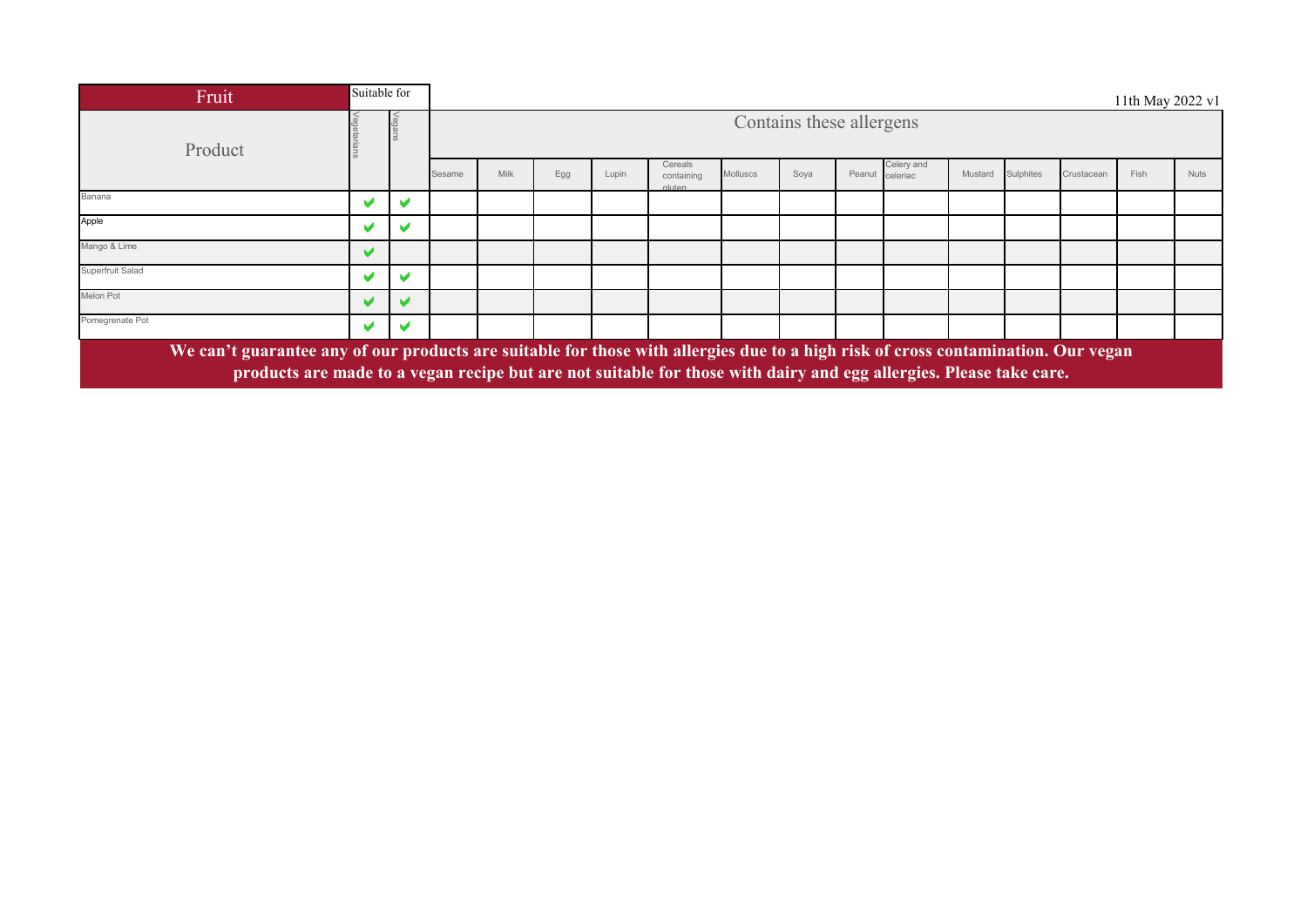| Sandwiches                                             | Suitable for          |        |        |                       |                       |       |                              |          |                           |                          |                        |                          |                       |            |      | 11th May 2022 v1 |
|--------------------------------------------------------|-----------------------|--------|--------|-----------------------|-----------------------|-------|------------------------------|----------|---------------------------|--------------------------|------------------------|--------------------------|-----------------------|------------|------|------------------|
| Product                                                |                       | Vegans |        |                       |                       |       |                              |          |                           | Contains these allergens |                        |                          |                       |            |      |                  |
|                                                        |                       |        | Sesame | Milk                  | Egg                   | Lupin | Cereals containing<br>gluten | Molluscs | Soya                      | Peanut                   | Celery and<br>celeriac | Mustard                  | Sulphites             | Crustacean | Fish | <b>Nuts</b>      |
| Chicken Avocado                                        |                       |        |        | v                     | $\blacktriangleright$ |       | WHEAT,<br><b>BARLEY</b>      |          | v                         |                          |                        | v                        | v                     |            |      |                  |
| Cracking Egg Salad                                     | $\blacktriangleright$ |        |        |                       | V                     |       | WHEAT,<br><b>BARLEY</b>      |          | V                         |                          |                        | v.                       | v                     |            |      |                  |
| Wild Crayfish & Rocket                                 |                       |        |        |                       | v                     |       | WHEAT,<br><b>BARLEY</b>      |          | V                         |                          |                        | $\overline{\mathcal{L}}$ | $\blacktriangleright$ | V          |      |                  |
| Mature Cheddar & Pret Pickle                           | V                     |        |        | v.                    | V                     |       | WHEAT,<br><b>BARLEY</b>      |          | V                         |                          |                        | $\mathcal{A}$            | $\mathcal{A}$         |            |      |                  |
| Smoked Salmon                                          |                       |        |        | v.                    |                       |       | WHEAT,<br><b>BARLEY</b>      |          |                           |                          |                        |                          |                       |            | v    |                  |
| Summer Chicken                                         |                       |        |        | v                     | $\sqrt{2}$            |       | WHEAT,<br><b>BARLEY</b>      |          | V                         |                          |                        | v                        | $\mathcal{A}$         |            |      | <b>PINENUTS</b>  |
| Pret's mulitgrain open sandwich - Salmon & Soft Cheese |                       |        |        | $\blacktriangleright$ |                       |       | <b>GF OAT</b>                |          |                           |                          |                        |                          |                       |            | w.   |                  |
| Pole & Line Caught Tuna & Rocket                       |                       |        |        |                       | $\blacktriangleright$ |       | WHEAT,<br><b>BARLEY</b>      |          | $\blacktriangleright$     |                          |                        | $\blacktriangleright$    | v                     |            | v.   |                  |
| Pret's mulitgrain open sandwich - Smashed Avo          | $\blacktriangleright$ | V      |        |                       |                       |       | <b>GF OAT</b>                |          |                           |                          |                        |                          |                       |            |      |                  |
| Veggie New Yorker                                      | $\blacktriangleright$ |        | Ŵ.     | v                     | v                     |       | WHEAT,<br><b>BARLEY</b>      |          | $\mathbf{w}^{\mathrm{r}}$ |                          |                        | u                        | v.                    |            |      |                  |
| Portobello Lettuce & Tomato Granary                    | $\blacktriangleright$ |        |        | v.                    | $\blacktriangleright$ |       | WHEAT,<br><b>BARLEY</b>      |          | v.                        |                          |                        | $\blacktriangleright$    |                       |            |      |                  |
| Beef & Horseradish Granary                             |                       |        |        | v                     | $\blacktriangleright$ |       | WHEAT,<br><b>BARLEY</b>      |          |                           |                          |                        | $\blacktriangleright$    |                       |            |      |                  |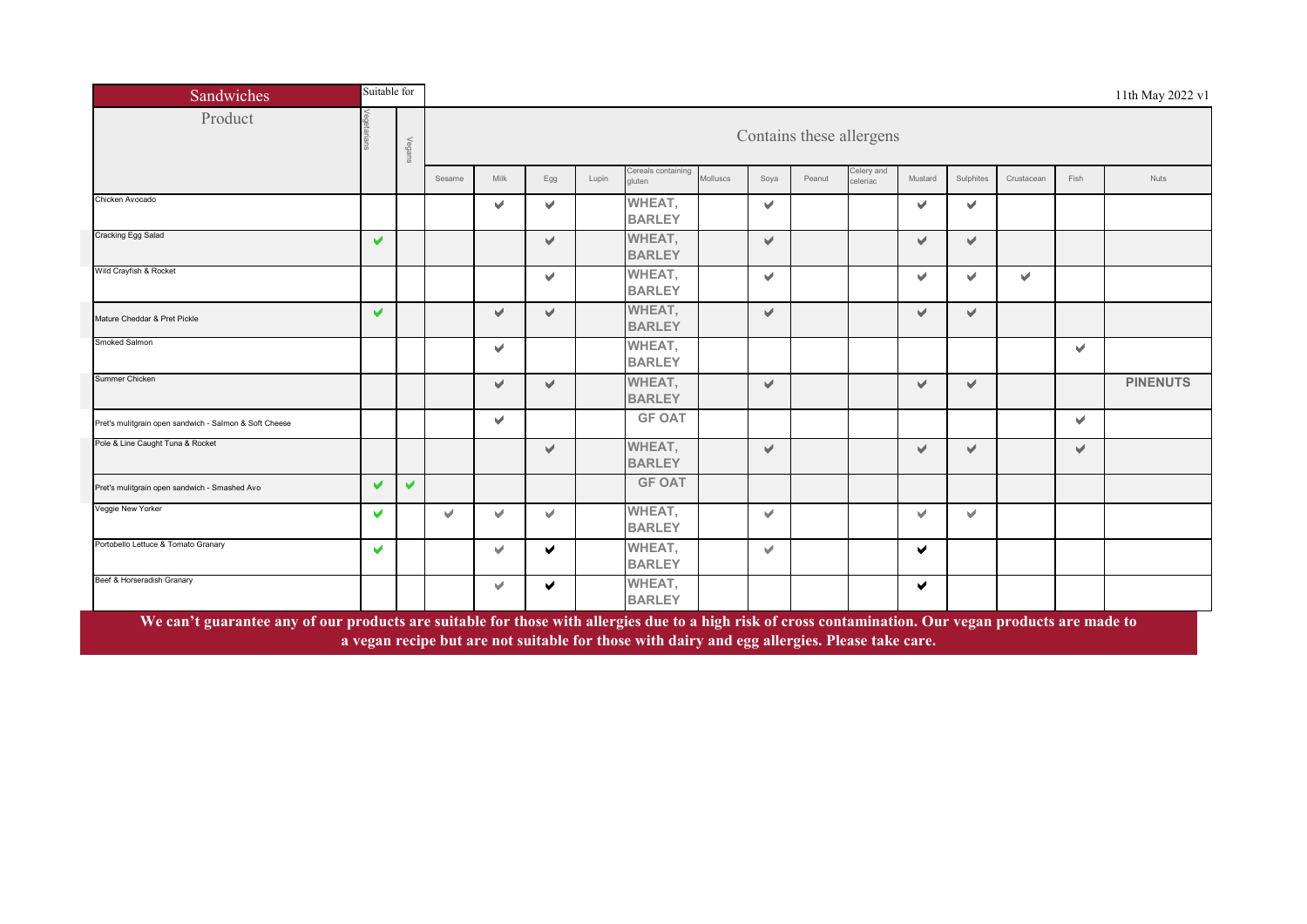| Pret's Hot                       | Suitable for         |        |      |     |       |                                           |          |                          |        |                           |                           |              |             |              | 11th May 2022 v1 |
|----------------------------------|----------------------|--------|------|-----|-------|-------------------------------------------|----------|--------------------------|--------|---------------------------|---------------------------|--------------|-------------|--------------|------------------|
|                                  | Vega                 |        |      |     |       |                                           |          | Contains these allergens |        |                           |                           |              |             |              |                  |
| Product                          |                      | Sesame | Milk | Egg | Lupin | Cereals containing gluten                 | Molluscs | Soya                     | Peanut | Celery<br>and<br>celeriac | Mustard                   | Sulphites    | Crustacea n | Fish         | Nuts             |
| Chipotle Chicken Toastie         |                      |        | V    | V   |       | <b>WHEAT, BARLEY,</b><br>RYE, OAT         |          | V                        |        |                           | v                         |              |             |              |                  |
| Chicken, Avocado & Basil Toastie |                      |        | V    | v   |       | <b>WHEAT, BARLEY,</b><br>RYE, OAT         |          | v                        |        |                           | v                         | v.           |             |              |                  |
| Pizza Giardiniera (Vegan)        | $\blacktriangledown$ |        |      |     |       | <b>WHEAT</b>                              |          | V                        |        |                           |                           | $\checkmark$ |             |              |                  |
| Pizza Margherita                 |                      |        | v    |     |       | <b>WHEAT</b>                              |          |                          |        |                           |                           |              |             |              |                  |
| Pizza Meat Feast                 |                      |        | v    |     |       | <b>WHEAT</b>                              |          |                          |        | V                         |                           |              |             |              |                  |
| Pizza Chipotle Chicken           |                      |        | v    |     |       | <b>WHEAT</b>                              |          |                          |        |                           | v                         | v.           |             |              |                  |
| Chipotle Chicken Hot Wrap        |                      | v      | v    |     |       | <b>WHEAT, RYE</b>                         |          |                          |        |                           | V                         |              |             |              |                  |
| <b>Classic Cheese Toastie</b>    |                      | v      | v    | V   |       | WHEAT, BARLEY,<br>RYE, OAT                |          | v                        |        |                           | v                         |              |             |              |                  |
| Falafel & Halloumi Hot Wrap      |                      | V      | V    |     |       | <b>WHEAT, RYE</b>                         |          |                          |        |                           |                           |              |             |              |                  |
| Macaroni - Beef Bolognaise       |                      |        | v    |     |       | <b>WHEAT</b>                              |          |                          |        | V                         |                           |              |             |              |                  |
| Macaroni - Salmon & Dill         |                      |        | V    |     |       | <b>WHEAT</b>                              |          |                          |        |                           |                           |              |             | $\checkmark$ |                  |
| Macaroni - Veggie Meatball       |                      |        | V    |     |       | <b>WHEAT</b>                              |          |                          |        | V                         | $\mathbf{v}^{\mathbf{d}}$ |              |             |              |                  |
| Sausage Roll                     |                      |        | V    | V   |       | <b>WHEAT</b>                              |          |                          |        |                           |                           |              |             |              |                  |
| Tuna Melt Toastie                |                      | v      | v    | ✔   |       | <b>WHEAT, BARLEY,</b><br>RYE, OAT         |          | V                        |        |                           | v                         | $\checkmark$ |             | v            |                  |
| Omelette Mushroom and Spinach    |                      |        | V    | V   |       |                                           |          | V                        |        |                           |                           |              |             |              |                  |
| Omelette Feta & Red Pepper       |                      |        | v    | v   |       |                                           |          |                          |        |                           |                           |              |             |              |                  |
| Pret 's Porridge                 | V                    |        |      |     |       | <b>OAT</b>                                |          | V                        |        |                           |                           |              |             |              |                  |
| Meatball Hot Wrap                |                      | v.     | v.   |     |       | <b>WHEAT, RYE</b>                         |          | V                        |        |                           | $\forall$                 |              |             |              |                  |
| Spicy Chicken Toasted Baguette   |                      | v      | v    |     |       | <b>WHEAT, RYE,</b><br><b>BARLEY, OATS</b> |          |                          |        |                           | $\checkmark$              |              |             |              |                  |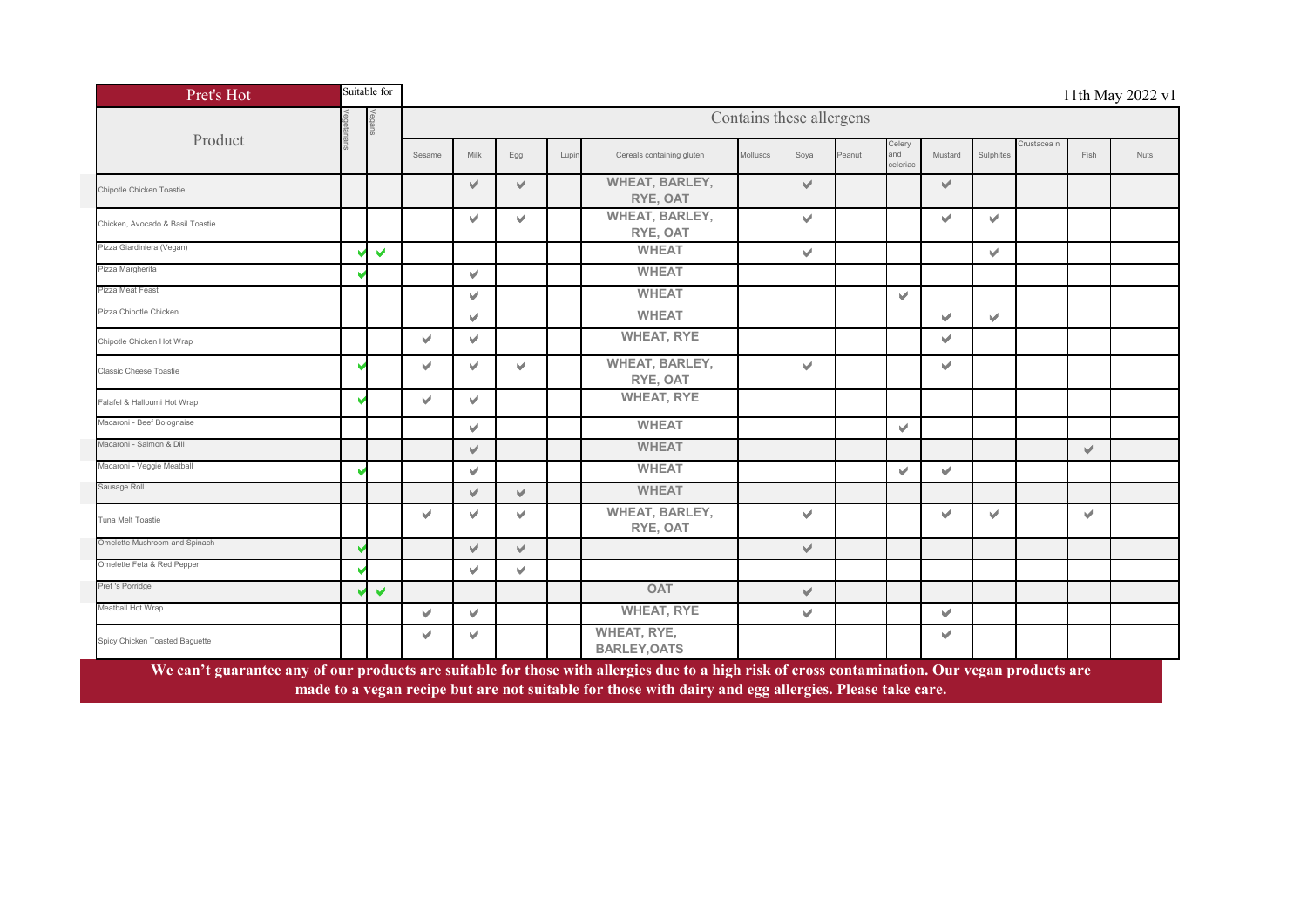| Soups                                                                                                                                          | Suitable for          |                       |        |      |     |       |                                                                                                       |          |                          |        |                        |         |           |            |      | 11th May 2022 v1 |
|------------------------------------------------------------------------------------------------------------------------------------------------|-----------------------|-----------------------|--------|------|-----|-------|-------------------------------------------------------------------------------------------------------|----------|--------------------------|--------|------------------------|---------|-----------|------------|------|------------------|
| Product                                                                                                                                        |                       |                       |        |      |     |       |                                                                                                       |          | Contains these allergens |        |                        |         |           |            |      |                  |
|                                                                                                                                                |                       |                       | Sesame | Milk | Egg | Lupin | Cereals containing<br>gluten                                                                          | Molluscs | Soya                     | Peanut | Celery and<br>celeriac | Mustard | Sulphites | Crustacean | Fish | Nuts             |
| Malaysian Chicken                                                                                                                              |                       |                       |        |      |     |       |                                                                                                       |          |                          |        |                        |         |           |            | v    |                  |
| Souper Tomato                                                                                                                                  | $\blacktriangleright$ | $\blacktriangleright$ |        |      |     |       |                                                                                                       |          |                          |        |                        |         |           |            |      |                  |
| Carrot & Coriander                                                                                                                             |                       |                       |        | v    |     |       |                                                                                                       |          |                          |        | $\mathcal{A}$          |         |           |            |      |                  |
| Pumpkin & Corn Chowder                                                                                                                         |                       |                       |        | V    |     |       |                                                                                                       |          |                          |        | v                      |         |           |            |      |                  |
| Mushroom Risotto                                                                                                                               | $\blacktriangleright$ |                       |        | V    |     |       |                                                                                                       |          |                          |        | v.                     |         |           |            |      |                  |
| Thai Red Curry Chicken Soup                                                                                                                    |                       |                       |        |      |     |       |                                                                                                       |          | ✔                        |        | ✔                      |         |           | M          | ✔    |                  |
| Japanese Corn Soup                                                                                                                             | ✔                     |                       |        | ✔    |     |       |                                                                                                       |          |                          |        |                        |         |           |            |      |                  |
| Soup Bread                                                                                                                                     | v                     | v                     |        |      |     |       | <b>WHEAT</b>                                                                                          |          |                          |        |                        |         |           |            |      |                  |
| We can't guarantee any of our products are suitable for those with allergies due to a high risk of cross contamination. Our vegan products are |                       |                       |        |      |     |       | made to a vegan recipe but are not suitable for those with dairy and egg allergies. Please take care. |          |                          |        |                        |         |           |            |      |                  |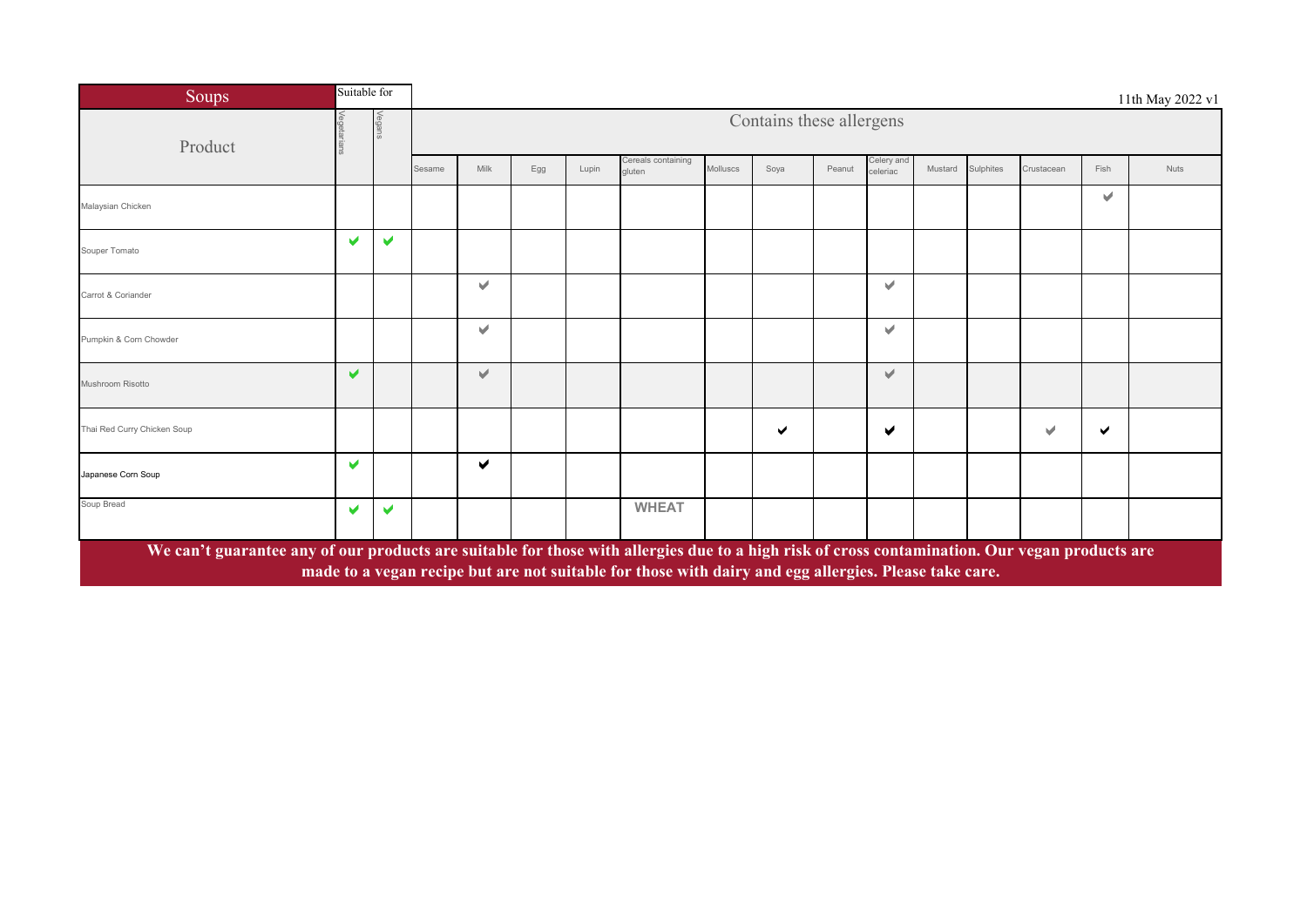| <b>Barista Prepared</b>        |              | Suitable for  |        |      |     |       |                           |                                                                                                                                                                                                                                                         |      |                          |                        |         |           |            |      | 11th May 2022 v1 |
|--------------------------------|--------------|---------------|--------|------|-----|-------|---------------------------|---------------------------------------------------------------------------------------------------------------------------------------------------------------------------------------------------------------------------------------------------------|------|--------------------------|------------------------|---------|-----------|------------|------|------------------|
| Product                        |              |               |        |      |     |       |                           |                                                                                                                                                                                                                                                         |      | Contains these allergens |                        |         |           |            |      |                  |
|                                |              |               | Sesame | Milk | Egg | Lupin | Cereals containing gluten | Molluscs                                                                                                                                                                                                                                                | Soya | Peanut                   | Celery and<br>celeriac | Mustard | Sulphites | Crustacean | Fish | Nuts             |
| Coffee                         |              |               |        |      |     |       |                           |                                                                                                                                                                                                                                                         |      |                          |                        |         |           |            |      |                  |
| <b>Black Filter Coffee</b>     | v            | v.            |        |      |     |       |                           |                                                                                                                                                                                                                                                         |      |                          |                        |         |           |            |      |                  |
| Cappuccino                     | v            |               |        | v.   |     |       |                           |                                                                                                                                                                                                                                                         |      |                          |                        |         |           |            |      |                  |
| Flat White                     | v            |               |        | v.   |     |       |                           |                                                                                                                                                                                                                                                         |      |                          |                        |         |           |            |      |                  |
| Latte                          | v            |               |        | v.   |     |       |                           |                                                                                                                                                                                                                                                         |      |                          |                        |         |           |            |      |                  |
| Mocha                          | v            |               |        | v.   |     |       |                           |                                                                                                                                                                                                                                                         |      |                          |                        |         |           |            |      |                  |
| Spanish Latte                  | v            |               |        | v    |     |       |                           |                                                                                                                                                                                                                                                         |      |                          |                        |         |           |            |      |                  |
| White Americano                | v            |               |        | v.   |     |       |                           |                                                                                                                                                                                                                                                         |      |                          |                        |         |           |            |      |                  |
| Coconut Flat White             | v            | v.            |        |      |     |       |                           |                                                                                                                                                                                                                                                         |      |                          |                        |         |           |            |      |                  |
| Coconut Latte                  | v            | v.            |        |      |     |       |                           |                                                                                                                                                                                                                                                         |      |                          |                        |         |           |            |      |                  |
| Coconut Mocha                  | v            | v             |        |      |     |       |                           |                                                                                                                                                                                                                                                         |      |                          |                        |         |           |            |      |                  |
|                                |              |               |        |      |     |       |                           |                                                                                                                                                                                                                                                         |      |                          |                        |         |           |            |      |                  |
| Ceylon Breakfast Tea           | $\checkmark$ |               |        | v.   |     |       |                           |                                                                                                                                                                                                                                                         |      |                          |                        |         |           |            |      |                  |
| Earl Grey Tea                  | v            |               |        | v.   |     |       |                           |                                                                                                                                                                                                                                                         |      |                          |                        |         |           |            |      |                  |
| Fennel & Mint Tea              | v            | v.            |        |      |     |       |                           |                                                                                                                                                                                                                                                         |      |                          |                        |         |           |            |      |                  |
| Flavoured Latte                |              |               |        |      |     |       |                           |                                                                                                                                                                                                                                                         |      |                          |                        |         |           |            |      |                  |
| Chai Latte                     | v            |               |        | v.   |     |       |                           |                                                                                                                                                                                                                                                         |      |                          |                        |         |           |            |      |                  |
| Chai Latte with Rice-Coconut   | $\vee$       | $\mathcal{L}$ |        |      |     |       |                           |                                                                                                                                                                                                                                                         |      |                          |                        |         |           |            |      |                  |
| Chai Latte with Oat            | $\checkmark$ | v.            |        |      |     |       | $\forall$                 |                                                                                                                                                                                                                                                         |      |                          |                        |         |           |            |      |                  |
| Chai Latte (Soya)              | $\checkmark$ | $\mathbf{v}$  |        |      |     |       |                           |                                                                                                                                                                                                                                                         | v.   |                          |                        |         |           |            |      |                  |
| Spanish Latte Oat              | $\mathbf{v}$ |               |        | v    |     |       | $\vee$                    |                                                                                                                                                                                                                                                         |      |                          |                        |         |           |            |      |                  |
| Spanish Latte Coconut          | $\checkmark$ |               |        | v.   |     |       |                           |                                                                                                                                                                                                                                                         |      |                          |                        |         |           |            |      |                  |
| Spanish Latte Soya             | $\checkmark$ |               |        | v.   |     |       |                           |                                                                                                                                                                                                                                                         | v.   |                          |                        |         |           |            |      |                  |
| Matcha Latte with Oat          | $\checkmark$ | v.            |        |      |     |       | $\forall$                 |                                                                                                                                                                                                                                                         |      |                          |                        |         |           |            |      |                  |
| Matcha Latte with Rice-Coconut | v            | v.            |        |      |     |       |                           |                                                                                                                                                                                                                                                         |      |                          |                        |         |           |            |      |                  |
| Matcha Latte (Soya)            | v            | $\mathcal{L}$ |        |      |     |       |                           |                                                                                                                                                                                                                                                         | v.   |                          |                        |         |           |            |      |                  |
|                                |              |               |        |      |     |       |                           | We can't guarantee any of our products are suitable for those with allergies due to a high risk of cross contamination. Our vegan products are made to a vegan recipe but are not suitable for those with dairy and egg<br>allergies. Please take care. |      |                          |                        |         |           |            |      |                  |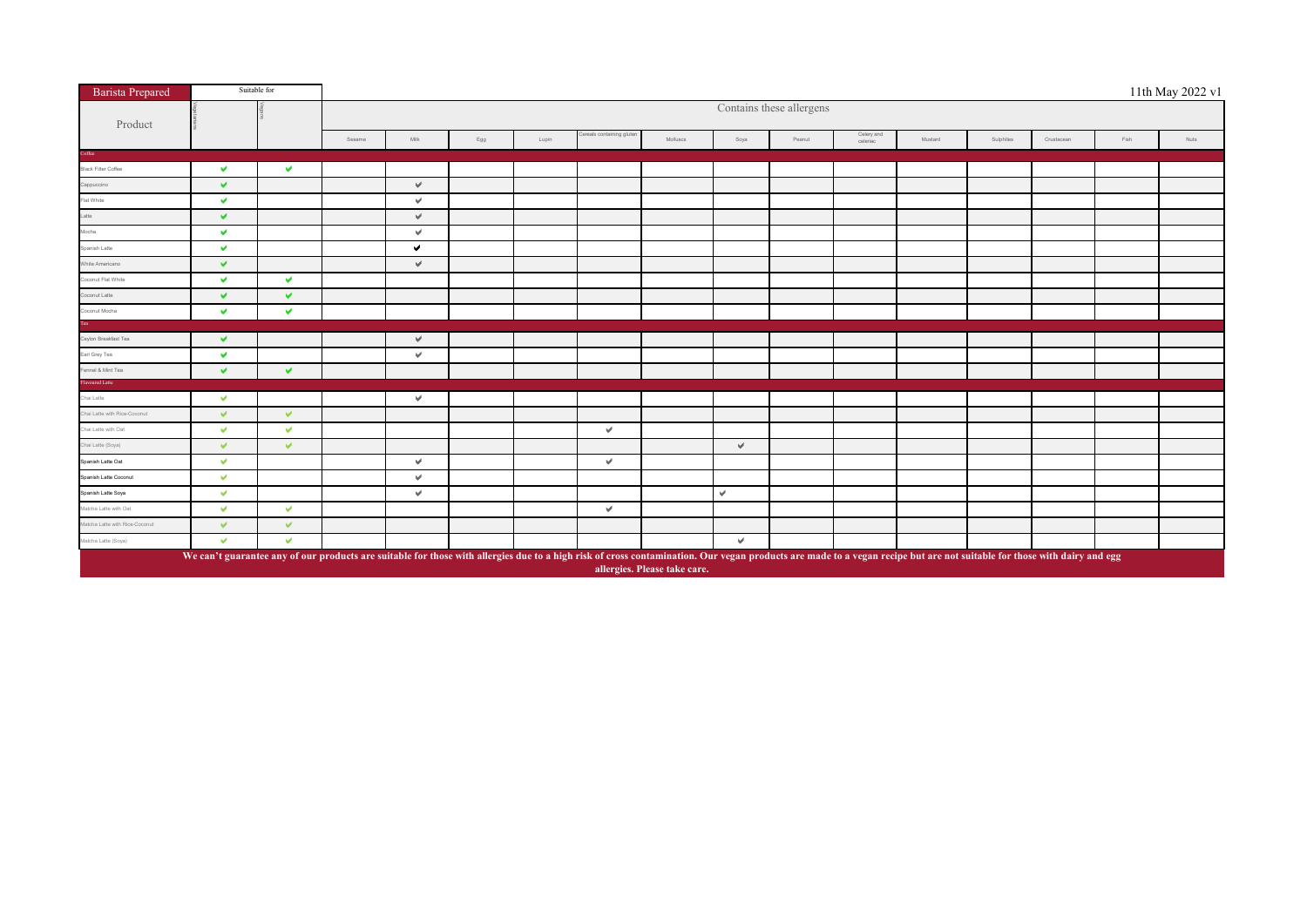| <b>Barista Prepared</b>                        |                      | Suitable for         |        |               |     |       |                           |          |      |                          |                        |         |           |            |      | 11th May 2022 V1 |
|------------------------------------------------|----------------------|----------------------|--------|---------------|-----|-------|---------------------------|----------|------|--------------------------|------------------------|---------|-----------|------------|------|------------------|
| Product                                        |                      |                      |        |               |     |       |                           |          |      | Contains these allergens |                        |         |           |            |      |                  |
|                                                |                      |                      | Sesame | $\text{Milk}$ | Egg | Lupin | Cereals containing gluter | Molluscs | Soya | Peanut                   | Celery and<br>celeriac | Mustard | Sulphites | Crustacean | Fish | Nuts             |
| <b>Hot Chocolate</b><br>Hot Chocolate          |                      |                      |        |               |     |       |                           |          |      |                          |                        |         |           |            |      |                  |
|                                                | $\mathbf{v}$         |                      |        | v.            |     |       |                           |          |      |                          |                        |         |           |            |      |                  |
| Hot Chocolate with Oat                         | $\mathcal{A}$        | $\mathcal{A}$        |        |               |     |       | $\mathbf{u}^{\mathbf{d}}$ |          |      |                          |                        |         |           |            |      |                  |
| Hot Chocolate with Rice-Coconut                | $\mathbf{v}$         | $\mathcal{A}$        |        |               |     |       |                           |          |      |                          |                        |         |           |            |      |                  |
| Hot Chocolate (Soya)<br>Syrups<br>Caramel Shot | $\vee$               | $\vee$               |        |               |     |       |                           |          | v.   |                          |                        |         |           |            |      |                  |
|                                                |                      |                      |        |               |     |       |                           |          |      |                          |                        |         |           |            |      |                  |
|                                                | $\vee$               | $\blacktriangledown$ |        |               |     |       |                           |          |      |                          |                        |         |           |            |      |                  |
| Vanilla Shot                                   | $\blacktriangledown$ | $\blacktriangledown$ |        |               |     |       |                           |          |      |                          |                        |         |           |            |      |                  |
|                                                |                      |                      |        |               |     |       |                           |          |      |                          |                        |         |           |            |      |                  |
| <b>Smoothies</b><br>Berry Blast                | $\checkmark$         | $\mathbf{v}$         |        |               |     |       |                           |          |      |                          |                        |         |           |            |      |                  |
| Strawberry & Banana Smoothie                   | $\vee$               | $\blacktriangledown$ |        |               |     |       |                           |          |      |                          |                        |         |           |            |      |                  |
| Mango & Pineapple Fruit                        | $\blacktriangledown$ | $\mathbf{v}$         |        |               |     |       |                           |          |      |                          |                        |         |           |            |      |                  |
|                                                |                      |                      |        |               |     |       |                           |          |      |                          |                        |         |           |            |      |                  |
| <b>Frappés</b><br>Chocolate Frappe             | $\mathbf{v}$         |                      |        | v.            |     |       |                           |          |      |                          |                        |         |           |            |      |                  |
| Classic Frappe                                 | $\blacktriangledown$ |                      |        | $\mathcal{A}$ |     |       |                           |          |      |                          |                        |         |           |            |      |                  |
|                                                |                      |                      |        |               |     |       |                           |          |      |                          |                        |         |           |            |      |                  |
| lced Drinks<br>Iced Black Americano            | $\mathbf{v}$         | $\mathbf{v}$         |        |               |     |       |                           |          |      |                          |                        |         |           |            |      |                  |
| Iced Coconut Latte                             | $\mathbf{v}$         |                      |        |               |     |       |                           |          |      |                          |                        |         |           |            |      |                  |
| Iced Chai Latte                                | $\mathcal{P}$        |                      |        | v.            |     |       |                           |          |      |                          |                        |         |           |            |      |                  |
| Iced Mocha                                     | $\blacktriangledown$ |                      |        | v.            |     |       |                           |          |      |                          |                        |         |           |            |      |                  |
| Iced Chocolate                                 | $\blacktriangledown$ |                      |        | v.            |     |       |                           |          |      |                          |                        |         |           |            |      |                  |
| Iced White Americano                           | $\vee$               |                      |        | v.            |     |       |                           |          |      |                          |                        |         |           |            |      |                  |
| Iced Latte                                     | $\blacktriangledown$ |                      |        | $\forall$     |     |       |                           |          |      |                          |                        |         |           |            |      |                  |
|                                                |                      |                      |        |               |     |       |                           |          |      |                          |                        |         |           |            |      |                  |
| <b>Powder</b><br>Brown Sugar                   | v.                   | $\blacktriangledown$ |        |               |     |       |                           |          |      |                          |                        |         |           |            |      |                  |
| Cinnamon<br>Ц                                  | $\blacktriangledown$ | $\mathcal{A}$        |        |               |     |       |                           |          |      |                          |                        |         |           |            |      |                  |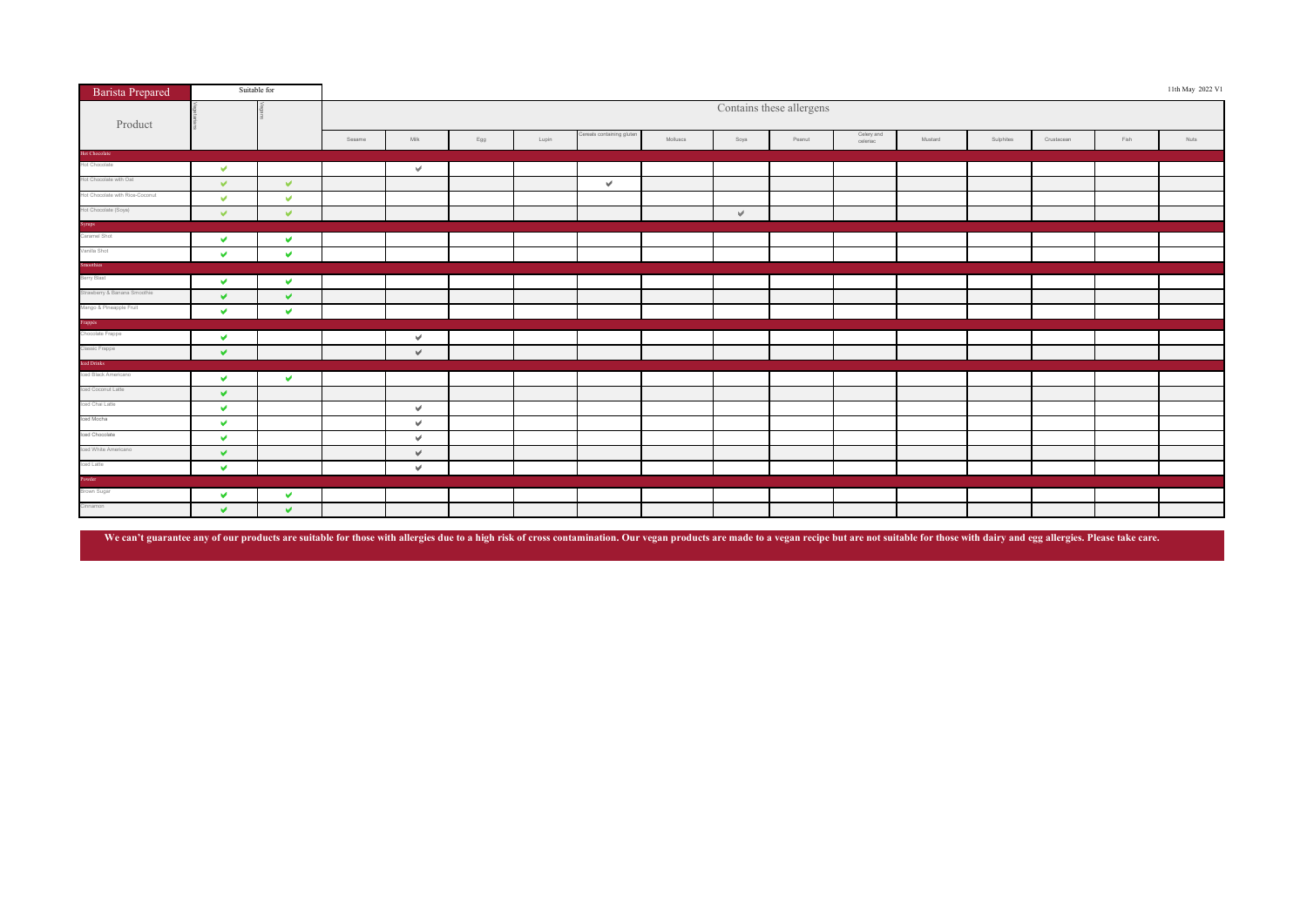| <b>Salads</b>                                     | Suitable for          |                       |              |                       |                       |       |                                       |  |                          |        |                        |         |                       |               | 11th May 2022 v1      |                  |
|---------------------------------------------------|-----------------------|-----------------------|--------------|-----------------------|-----------------------|-------|---------------------------------------|--|--------------------------|--------|------------------------|---------|-----------------------|---------------|-----------------------|------------------|
| Product                                           |                       | Vegans                |              |                       |                       |       |                                       |  | Contains these allergens |        |                        |         |                       |               |                       |                  |
|                                                   |                       |                       | Sesame       | Milk                  | Egg                   | Lupin | Cereals<br>containing gluten Molluscs |  | Soya                     | Peanut | Celery and<br>celeriac | Mustard | Sulphites             | Crustacea     | Fish                  | Nuts             |
| Avocado, Mozzarella & Roasted Peppers Salad Large | $\blacktriangleright$ |                       |              | V.                    |                       |       |                                       |  |                          |        |                        | v.      | V.                    |               |                       | <b>PINENUTS</b>  |
| Caesar Salad                                      |                       |                       | $\mathbf{v}$ | v                     | V                     |       | WHEAT,<br><b>RYE</b>                  |  | $\blacktriangledown$     |        |                        | v.      | $\blacktriangleright$ |               | $\blacktriangleright$ |                  |
| Chef's Italian Chicken Salad Large                |                       |                       |              | $\blacktriangleright$ | v                     |       | <b>WHEAT</b>                          |  | $\mathbf{v}$             |        |                        | v.      | $\blacktriangleright$ |               | $\mathbf{v}$          | <b>PISTACHIO</b> |
| Chef's Italian Chicken Salad Small                |                       |                       |              | V.                    | V                     |       | <b>WHEAT</b>                          |  | $\blacktriangledown$     |        |                        | v.      | V                     |               | $\mathbf{v}^{\prime}$ | <b>PISTACHIO</b> |
| Smoked Salmon Salad Large                         |                       |                       |              |                       |                       |       |                                       |  |                          |        |                        | v.      | V                     |               | $\blacktriangledown$  |                  |
| Smoked Salmon Salad Small                         |                       |                       |              |                       |                       |       |                                       |  |                          |        |                        | v.      | V                     |               | $\blacktriangledown$  |                  |
| Super Food Salad                                  | V                     | $\blacktriangleright$ | V            |                       |                       |       |                                       |  | $\blacktriangledown$     |        |                        | v.      | $\blacktriangleright$ |               |                       | <b>PISTACHIO</b> |
| Tuna Nicoise Salad Large                          |                       |                       |              |                       | V                     |       |                                       |  |                          |        |                        | V.      | V                     |               | $\blacktriangledown$  |                  |
| Tuna Nicoise Salad Small                          |                       |                       |              |                       | $\blacktriangledown$  |       |                                       |  |                          |        |                        | V.      | $\blacktriangleright$ |               | $\blacktriangleright$ |                  |
| Wild Crayfish & Avocado                           |                       |                       |              |                       |                       |       |                                       |  |                          |        |                        | V.      | v.                    | $\mathcal{A}$ |                       |                  |
| Hanoi Beef Salad                                  |                       |                       | v.           |                       |                       |       |                                       |  | $\blacktriangledown$     |        |                        |         |                       |               |                       |                  |
| Roasted Eggplant & Quinoa Salad                   | $\blacktriangleright$ |                       | V            |                       | $\blacktriangleright$ |       |                                       |  | $\mathbf{v}$             |        |                        | v.      |                       |               |                       |                  |
| Japanese Potato & Tuna Salad                      |                       |                       | v.           |                       | V                     |       |                                       |  | $\blacktriangleright$    |        |                        | v.      |                       |               | $\blacktriangledown$  |                  |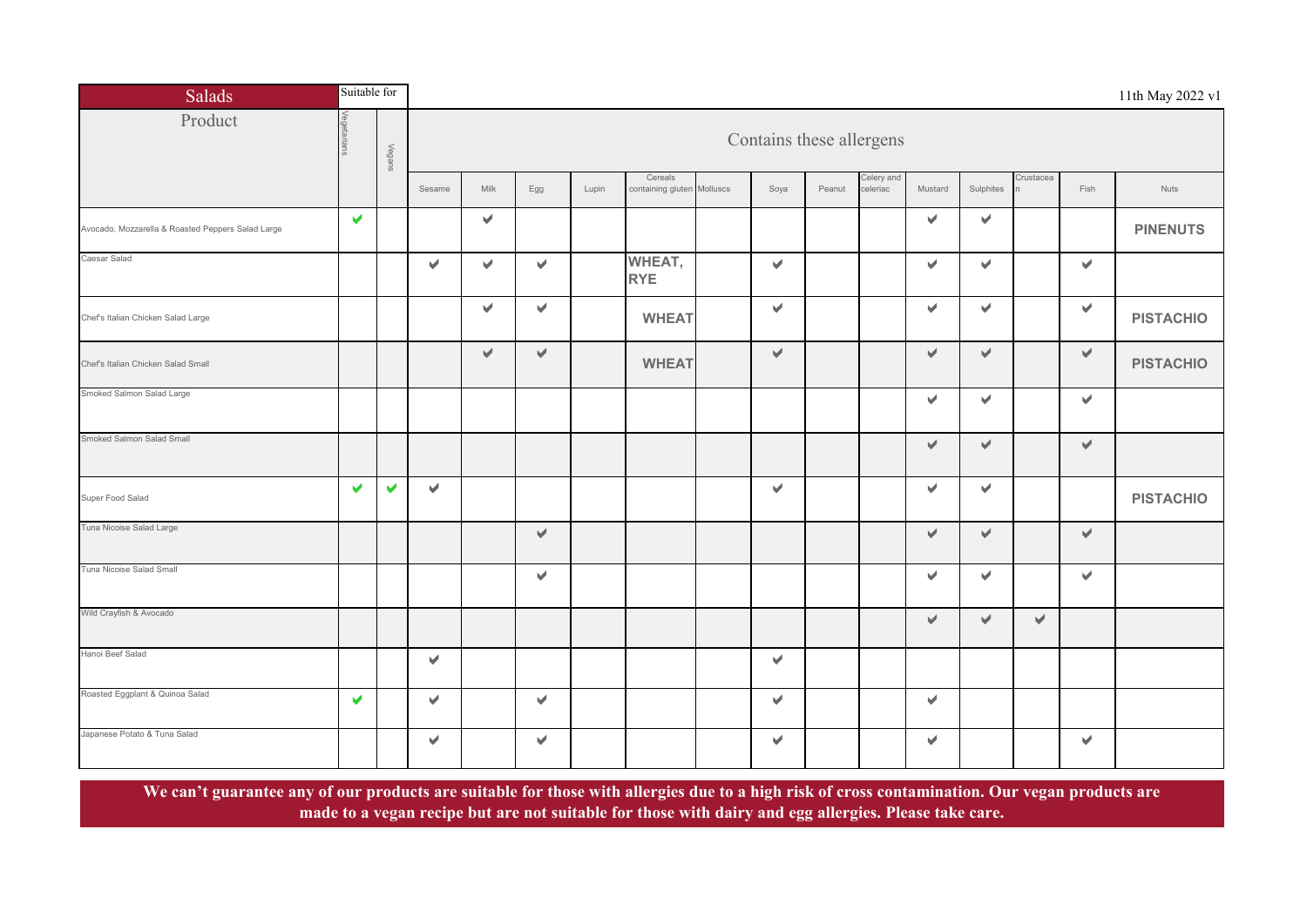| <b>Salads</b>               | Suitable for          |                       |        |      |                       |       |                                       |  |                       |        |                        |              |           |              |      | 11th May 2022 v1                |
|-----------------------------|-----------------------|-----------------------|--------|------|-----------------------|-------|---------------------------------------|--|-----------------------|--------|------------------------|--------------|-----------|--------------|------|---------------------------------|
| Product                     | Veg                   | Vegans                |        |      |                       |       |                                       |  |                       |        |                        |              |           |              |      |                                 |
|                             |                       |                       | Sesame | Milk | Egg                   | Lupin | Cereals<br>containing gluten Molluscs |  | Soya                  | Peanut | Celery and<br>celeriac | Mustard      | Sulphites | Crustacea    | Fish | <b>Nuts</b>                     |
| Chicken & Smashed Avo Pot   |                       |                       | v      |      | v.                    |       | <b>WHEAT</b>                          |  | $\blacktriangleright$ |        |                        | $\mathbf{v}$ |           |              |      |                                 |
| Edamame Beans Pot           | $\blacktriangledown$  | $\blacktriangleright$ |        |      |                       |       |                                       |  | $\blacktriangledown$  |        |                        |              |           |              |      |                                 |
| Salad - Salmon Protein Box  |                       |                       |        |      | V.                    |       |                                       |  | $\blacktriangleright$ |        |                        | v            | V         |              | V.   |                                 |
| Coco-Nut Protein Ball       | ✔                     | ✔                     |        |      |                       |       |                                       |  | $\blacktriangleright$ |        |                        |              |           |              |      | <b>COCONUT</b><br><b>CASHEW</b> |
| Egg & Avocado Protein Pot   | V                     |                       |        |      | ✔                     |       |                                       |  |                       |        |                        |              |           |              |      |                                 |
| Quinoa & Crayfish Pot       |                       |                       |        |      | V.                    |       |                                       |  |                       |        |                        | v.           |           | $\checkmark$ |      |                                 |
| Japanese Potato Salad Pot   |                       |                       | ✔      |      | $\blacktriangleright$ |       |                                       |  | ✔                     |        |                        | ✔            |           |              |      |                                 |
| Espresso Mocha Protein Ball | $\blacktriangleright$ | $\blacktriangleright$ |        |      |                       |       |                                       |  | $\blacktriangleright$ |        |                        |              |           |              |      | <b>COCONUT</b><br><b>CASHEW</b> |
| Cherry Bites Protein Ball   | $\blacktriangledown$  | $\blacktriangleright$ |        |      |                       |       |                                       |  | $\blacktriangleright$ |        |                        |              |           |              |      | <b>CASHEW</b><br><b>ALMOND</b>  |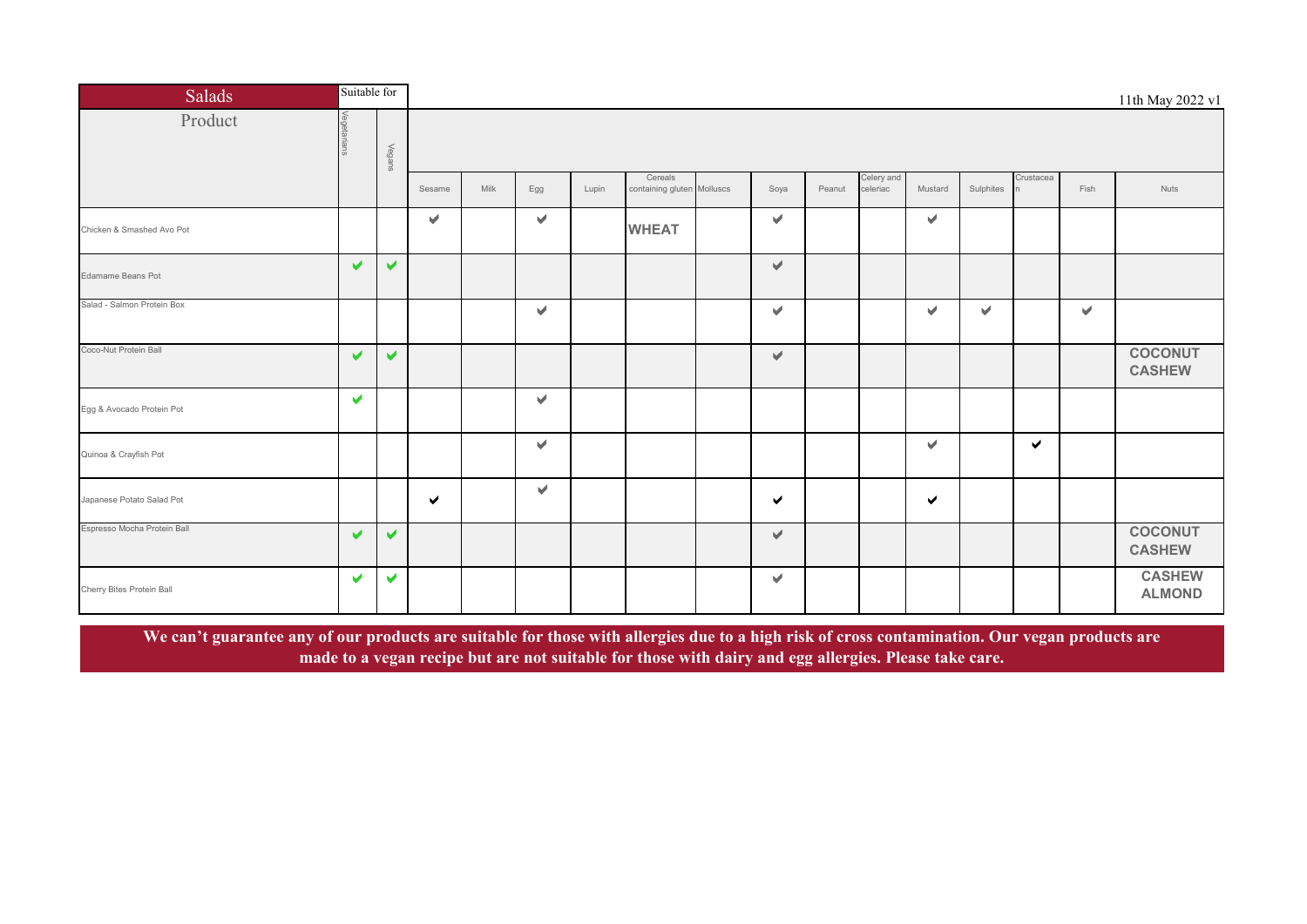| <b>Sweet Treats</b>                     | Suitable for          |        |        |                          |              |       |                                       |  |              |        |                        |         |           |            |      | 11th May 2022 v1                                              |  |
|-----------------------------------------|-----------------------|--------|--------|--------------------------|--------------|-------|---------------------------------------|--|--------------|--------|------------------------|---------|-----------|------------|------|---------------------------------------------------------------|--|
| Product                                 |                       | Vegans |        | Contains these allergens |              |       |                                       |  |              |        |                        |         |           |            |      |                                                               |  |
|                                         |                       |        | Sesame | Milk                     | Egg          | Lupin | Cereals<br>containing gluten Molluscs |  | Soya         | Peanut | Celery and<br>celeriac | Mustard | Sulphites | Crustacean | Fish | Nuts                                                          |  |
| Choc Bar                                | $\blacktriangleright$ |        |        | $\mathcal{A}$            |              |       | <b>WHEAT</b>                          |  | v            |        |                        |         |           |            |      |                                                               |  |
| Chocolate Brownie Bar                   | $\blacktriangleright$ |        |        | $\vee$                   | $\vee$       |       | <b>WHEAT</b>                          |  | $\vee$       |        |                        |         |           |            |      |                                                               |  |
| Chocolate Chunk Cookie                  | v                     |        |        | V                        |              |       | <b>WHEAT</b>                          |  |              |        |                        |         |           |            |      |                                                               |  |
| Chocolate Muffin                        | $\blacktriangledown$  |        |        | $\vee$                   | V            |       | <b>WHEAT</b>                          |  | v            |        |                        |         |           |            |      | <b>ALMOND</b><br><b>HAZELNUT</b><br>PECAN,<br><b>WALNIITS</b> |  |
| Double Berry Muffin                     | $\blacktriangleright$ |        |        | V                        | v            |       | <b>WHEAT</b>                          |  |              |        |                        |         |           |            |      |                                                               |  |
| Dark Chocolate and Almond Butter Cookie | V                     | ✔      |        |                          |              |       | <b>WHEAT</b>                          |  |              |        |                        |         |           |            |      | <b>ALMONDS</b>                                                |  |
| Fruit, Oat & Spelt Cookie               | v                     |        |        | V                        |              |       | WHEAT,<br><b>OAT</b>                  |  |              |        |                        |         |           |            |      |                                                               |  |
| Mince Pie                               | $\blacktriangledown$  |        |        | $\vee$                   | $\checkmark$ |       | <b>WHEAT</b>                          |  | $\checkmark$ |        |                        |         |           |            |      |                                                               |  |
| Love Bar                                | ✔                     |        |        | V                        |              |       | <b>OAT</b>                            |  | $\vee$       |        |                        |         |           |            |      | ALMOND,<br><b>PISTACHIO</b>                                   |  |
| Popcorn bar                             | v.                    |        |        | $\vee$                   |              |       |                                       |  | v            |        |                        |         |           |            |      |                                                               |  |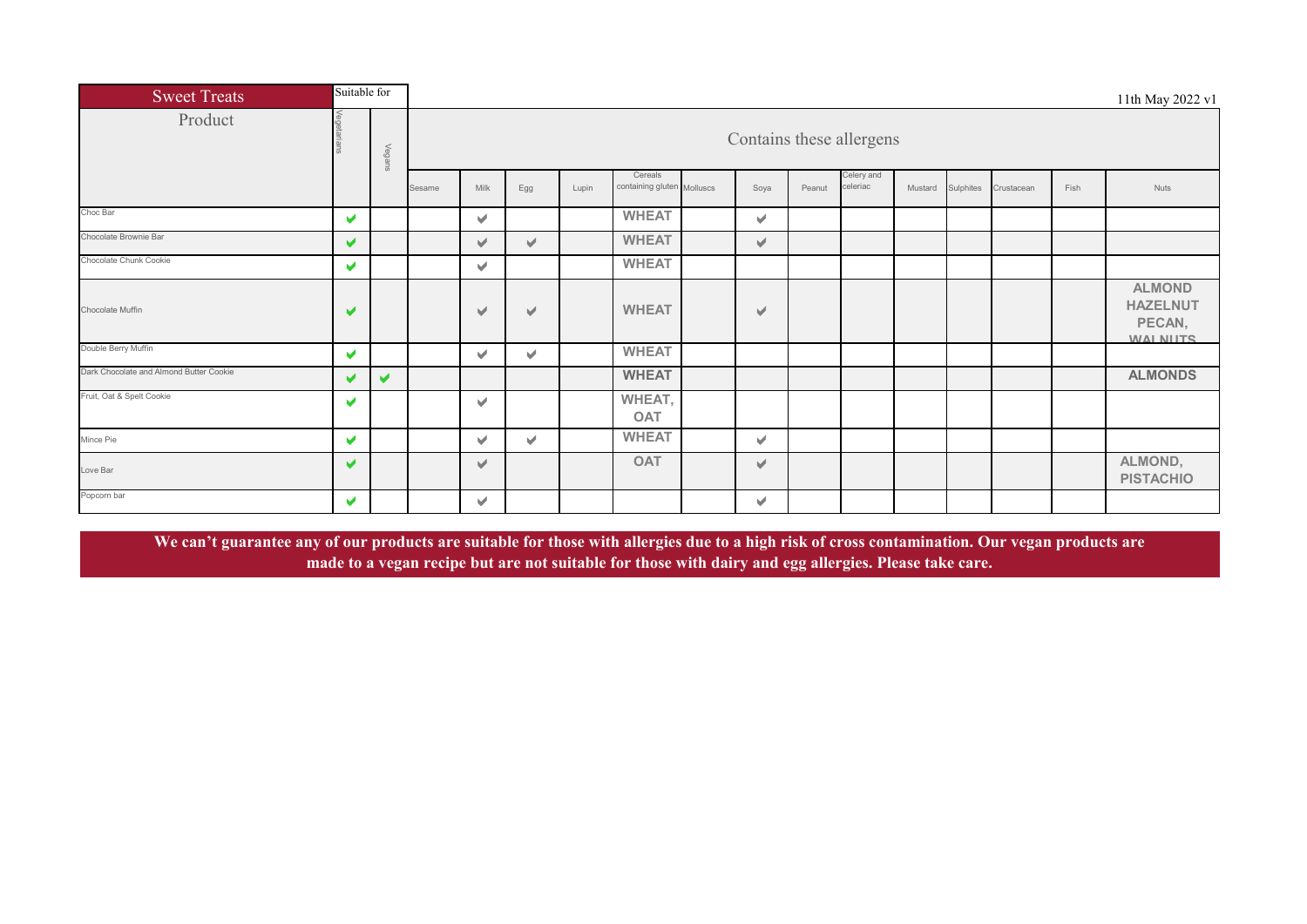| <b>Sweet Treats</b>             | Suitable for          |        |        |                          |     |       |                                       |  |              |        |                        |         |           |            |      | 11th May 2022 v1                                                                              |
|---------------------------------|-----------------------|--------|--------|--------------------------|-----|-------|---------------------------------------|--|--------------|--------|------------------------|---------|-----------|------------|------|-----------------------------------------------------------------------------------------------|
| Product                         |                       | Vegans |        | Contains these allergens |     |       |                                       |  |              |        |                        |         |           |            |      |                                                                                               |
|                                 |                       |        | Sesame | Milk                     | Egg | Lupin | Cereals<br>containing gluten Molluscs |  | Soya         | Peanut | Celery and<br>celeriac | Mustard | Sulphites | Crustacean | Fish | Nuts                                                                                          |
| Pret's Pecan and Caramel Cookie | $\blacktriangleright$ |        |        | v                        |     |       | <b>WHEAT</b>                          |  | v            |        |                        |         |           |            |      | PECAN,<br><b>ALMOND</b><br><b>HAZELNUT</b><br><b>MACADAMIA</b><br>CASHEW,<br><b>PISTACHIO</b> |
| Very Berry Vegan Croissant      | v                     | v      |        |                          |     |       | <b>WHEAT</b>                          |  |              |        |                        |         |           |            |      |                                                                                               |
| Ginger Bread Man Cookie         | v                     |        |        | v                        | ✔   |       | <b>WHEAT</b>                          |  |              |        |                        |         |           |            |      |                                                                                               |
| <b>Ginger Snap Biscuit</b>      | $\blacktriangledown$  |        |        | v                        |     |       | <b>WHEAT</b>                          |  | $\checkmark$ |        |                        |         |           |            |      | ALMOND,<br><b>HAZELNUT</b><br><b>PECAN</b>                                                    |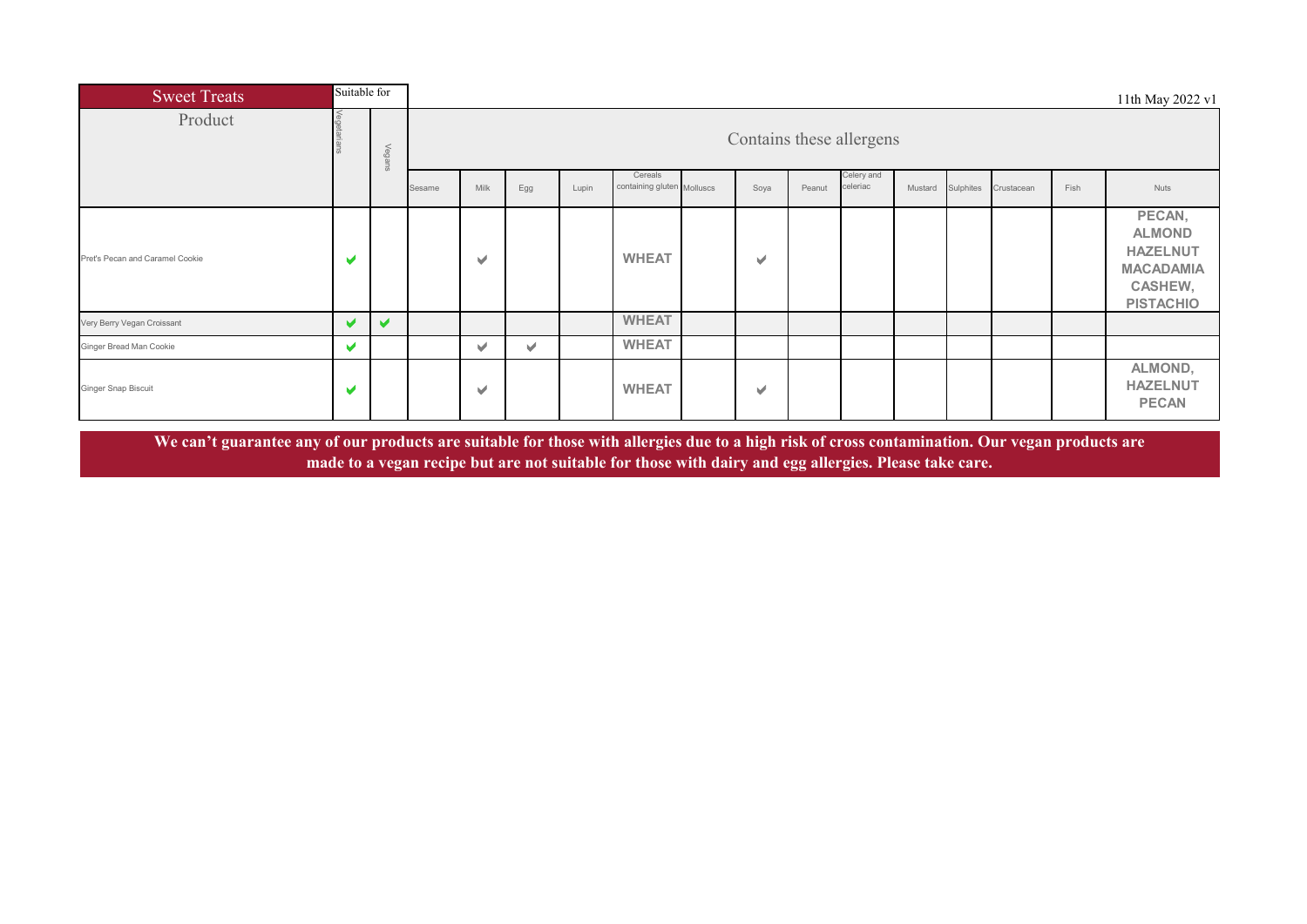| Wraps                                | Suitable for |   |        |                          |     |       |                                |          |                          |        |                        |                          |                          |           |                       | 11th May 2022 v1 |  |  |
|--------------------------------------|--------------|---|--------|--------------------------|-----|-------|--------------------------------|----------|--------------------------|--------|------------------------|--------------------------|--------------------------|-----------|-----------------------|------------------|--|--|
| Product                              |              |   |        | Contains these allergens |     |       |                                |          |                          |        |                        |                          |                          |           |                       |                  |  |  |
|                                      |              |   | Sesame | Milk                     | Egg | Lupin | Cereals<br>containing<br>duten | Molluscs | Soya                     | Peanut | Celery and<br>celeriac | Mustard                  | Sulphites                | Crustacea | Fish                  | <b>Nuts</b>      |  |  |
| Avocado & Chipotle Chicken Flatbread |              |   |        | V                        |     |       | <b>WHEAT</b>                   |          | $\checkmark$             |        |                        | v                        | v                        |           |                       |                  |  |  |
| Avocado & Herb Salad Wrap            | M            |   | v      | v                        | w   |       | WHEAT,<br><b>RYE</b>           |          | $\overline{\phantom{a}}$ |        |                        | v                        | v                        |           |                       | <b>Pine Nuts</b> |  |  |
| Humous & Chipotle Salad Wrap         | M            |   | v      |                          | ✔   |       | WHEAT,<br><b>RYE</b>           |          |                          |        |                        | $\checkmark$             |                          |           |                       |                  |  |  |
| <b>Falafel Flat Bread</b>            |              | V |        |                          |     |       | <b>WHEAT</b>                   |          |                          |        |                        | V                        | v                        |           |                       |                  |  |  |
| Mediterranean Tuna Flat Bread        |              |   |        |                          | ✔   |       | <b>WHEAT</b>                   |          | $\vee$                   |        |                        | $\overline{\phantom{a}}$ | $\overline{\mathcal{L}}$ |           | $\blacktriangleright$ |                  |  |  |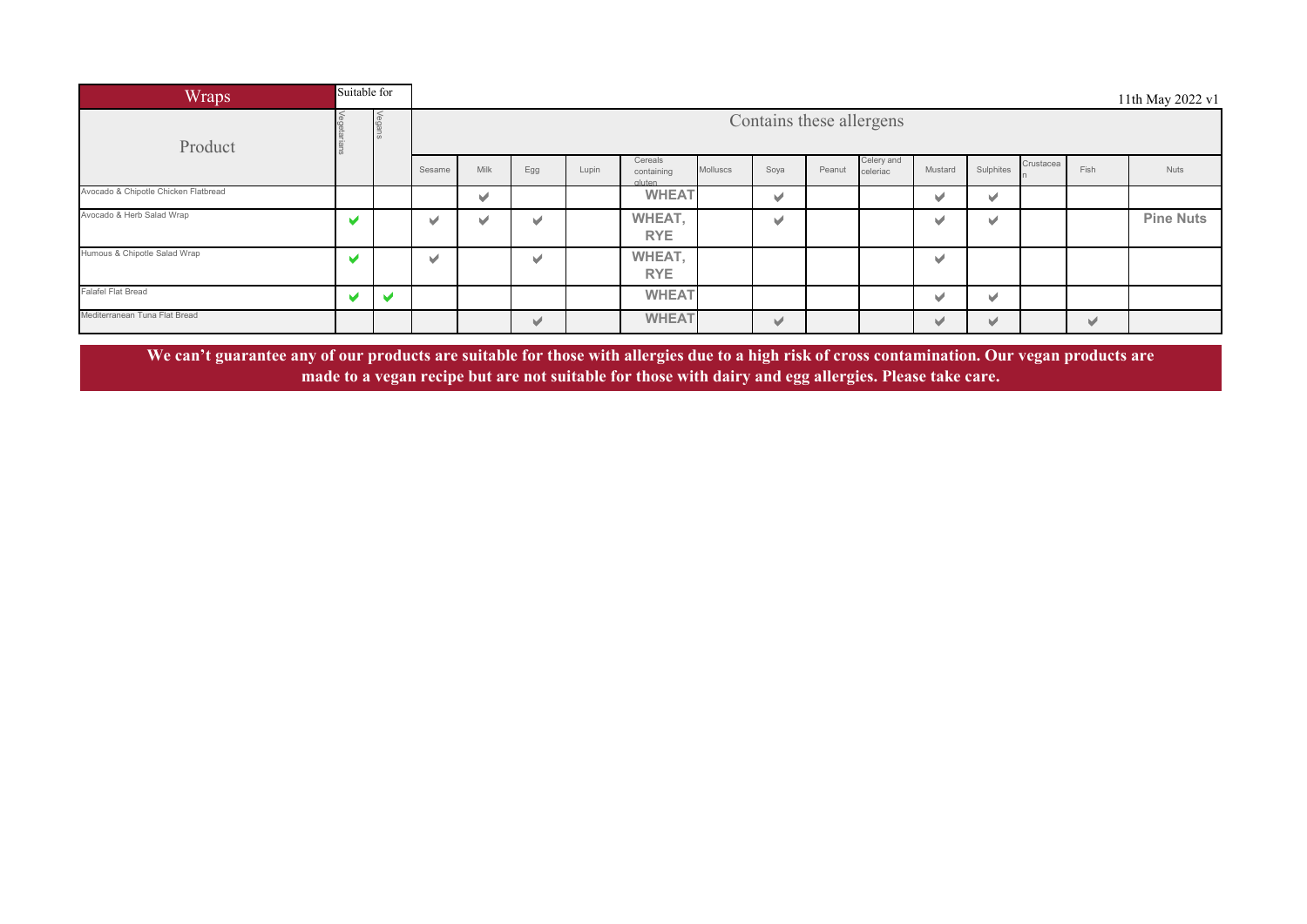| <b>Coffee Products</b>           | Suitable for |                          |        |      |     |       |                              |          |                          |        |                        |         |           |            |      | 11th May 2022 v1 |
|----------------------------------|--------------|--------------------------|--------|------|-----|-------|------------------------------|----------|--------------------------|--------|------------------------|---------|-----------|------------|------|------------------|
| Product                          |              | Vegans                   |        |      |     |       |                              |          | Contains these allergens |        |                        |         |           |            |      |                  |
|                                  |              |                          | Sesame | Milk | Egg | Lupin | Cereals containing<br>gluten | Molluscs | Soya                     | Peanut | Celery and<br>celeriac | Mustard | Sulphites | Crustacean | Fish | Nuts             |
| Coffee Classic Ground 200g       | M            | $\overline{\phantom{a}}$ |        |      |     |       |                              |          |                          |        |                        |         |           |            |      |                  |
| Coffee Espresso Beans 200g       |              |                          |        |      |     |       |                              |          |                          |        |                        |         |           |            |      |                  |
| Coffee Single Origin Ground 200g | M            |                          |        |      |     |       |                              |          |                          |        |                        |         |           |            |      |                  |